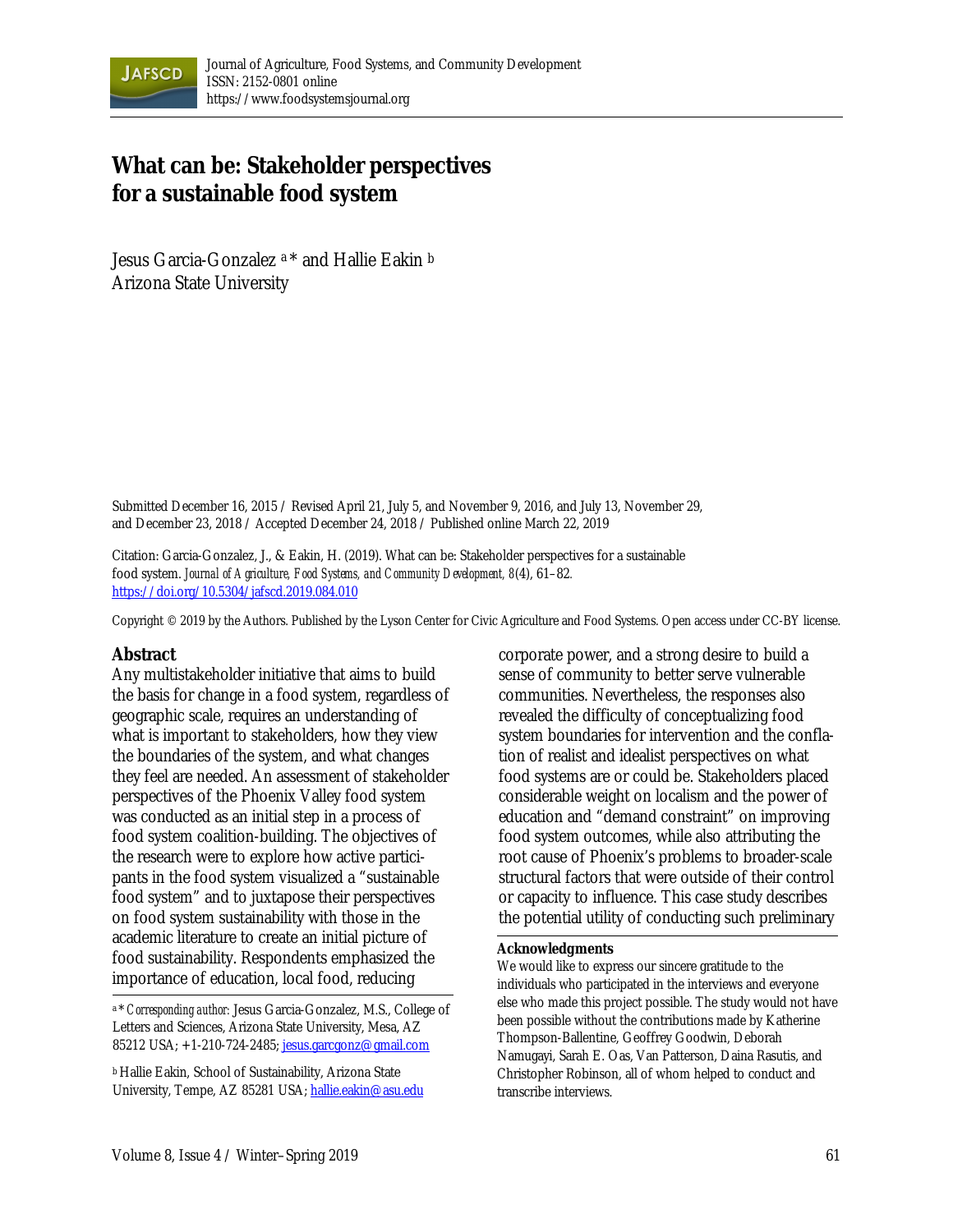assessments in other cities, allowing stakeholders to reflect on their interests, agency, and capacities in the food system space prior to any efforts to build consensus and take collective action. We argue that this process is a crucial first step in any work on building alternative food systems, as it allows hidden areas of contestation (beliefs, values, goals) to arise. This enables participants to begin addressing differences and fostering trust, cooperation, and inclusiveness—thus ensuring the longevity of the coalition or group.

# **Keywords**

Agrifood Movements, Food Assessment, Food System Planning, Local Food, Phoenix Valley, Stakeholder Perspectives

# **Introduction**

The growing disenfranchisement and dissatisfaction of the current state of production systems, augmenting environmental degradation and increasing socio-economic inequality, have resulted in a call to action across cities in the Northern hemisphere. The right to culturally appropriate, just, and sustainably produced food has become the pennant of individuals and groups seeking to transform local food systems and to decrease their dependence on a highly globalized and unsustainable food system. Those engaged in food system planning across multiple scales, from local, regional, and national to global, have emphasized a range of central challenges and concerns for food system sustainability. These include climatic uncertainties, environmental degradation, social inequality, and the commodification of food (Foley et al., 2011; Godfray et al., 2010; Horlings &Marsden, 2011; Tilman, Cassman, Matson, Naylor, & Polasky, 2002). While there is a general consensus on the need for change from diverse perspectives, there is often less agreement over what issues should be prioritized for intervention (Eakin et al., 2016; Holt-Giménez & Shattuck, 2011). The complex set of actors and activities that make up food systems at different scales and places, and the disparate meanings and values associated with the food system, make consensus nearly impossible along the appropriate pathways for improving food sustainability (Block et al., 2008). Any effort to

improve food system sustainability must confront sustainability as a normative, value-laden concern, the idea that sustainability is based in both individual and collective ideas about what *should* be done and what the "ideal state" of the world should be. Assessments of sustainability need to grapple directly with the fundamental uncertainties that exist about what to sustain and thus where to focus interventions. These uncertainties are in part derived from the fact that different worldviews and values held by diverse individuals and groups will result in the prioritization of different aspects of system dynamics (Barthel, Parker, & Ernstson, 2013; Block et al., 2011; Eakin et al., 2016).

 Miller et al. (2014) argue that inquiry into the values that undergird sustainability initiatives is largely absent in sustainability science research and practice. They argue that making values explicit in sustainability transitions is critical for the effective societal deliberation of desired states, saying that "sustainability science research into the role of values in societal actions must be moved upstream in the research process" (Miller et al., 2014, p. 241). Sustainability science scholars have illustrated the importance of mapping out stakeholder perspectives in sustainability assessments and enhancing participation, not only to provide clarity in terms of visions and priorities, but also to highlight potential areas of conflict that may impede policy implementation (Reed et al., 2009; Spangenberg, 2011; van Kerkhoff & Lebel, 2006). Such assessments can help illustrate gaps, assets, and opportunities in the food system. These assessments can enable food policy councils and coalitions (multistakeholder organizations formed at the local city or county level to inform local food policy) to more effectively meet stakeholders' needs. They can also serve as a baseline from which to measure the impacts that food policy councils have over time (Campbell, 2004; Harper, Alkon, Shattuck, Holt-Giménez, & Lambrick, 2009; Pothukuchi & Kaufman, 1999). Ensuring dialogue and cooperation between those who produce knowledge and those who use it enhances the probability of success (Ingram et al., 2010). Stakeholder perspectives can also help illuminate the structure and fragility of the local food system, as well as help determine the individuals and organizations who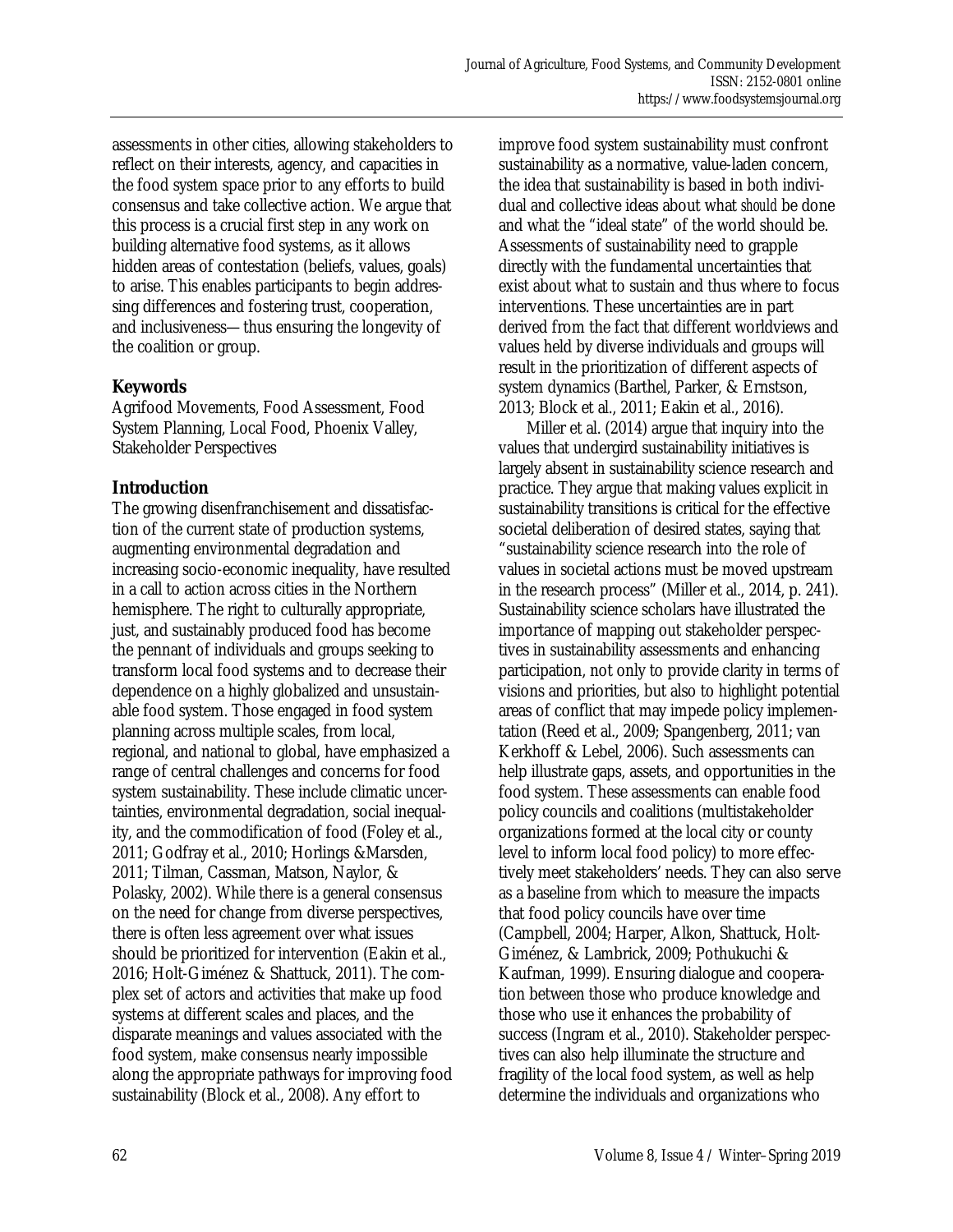play essential roles. The research presented here aims to help solidify what others have previously stated: that stakeholder participation is crucial in developing sustainable food systems because it provides a means for articulating conflicting perspectives, allows an exploration of the implications of such differences, and ultimately leads to a greater understanding (Pothukuchi & Kaufman, 1999; Poulsen & Spiker, 2014).

 Urban centers are becoming arenas of both food system contestation and innovation in which varying viewpoints seek to effect change and set the ground rules for food system organization. Although there is a growing interest in and literature on local and sustainable food system alternatives, there is a gap in the literature as to how these movements and/or processes begin to emerge and become active organizations capable of enacting local change (Bedore, 2014; Raja, Picard, Baek, & Delgado, 2014). This case study focuses on the beginning stages of developing a food coalition or food policy council. This step could be argued as fundamental to building a sustainable local food system. Here we present the results of an effort to provide a group of highly engaged stakeholders<sup>1</sup> with an initial assessment of the diversity of perspectives and associated values held by food system actors. Our aim was to make the disparate perspectives on food system sustainability more visible in the planning process. At the time the research was conducted, these individuals were in the early stages of forming an organized food system coalition; no formal processes had been established (bylaws, values, mission, and vision), but a small group of food system leaders had emerged and was seeking funding for the formation of a food policy organization. Our analysis is based on qualitative semistructured interviews with different actors in the Phoenix metropolitan area, focused on individual perceptions of the food system and its sustainability. The results highlight issues of agreement and potential avenues for intervention, as well as areas of significant ambiguity—areas that may ultimately create challenges for effective food governance. Specifically, the study reveals a potential disconnect among stakeholders in terms of where they perceive that power is held within the food system, where they see their own agency in driving change, and what actions they feel are most significant to the goal of effecting food system change in the Phoenix Valley. We argue that making the landscape of stakeholder perspectives visible in these processes is an important first step in food system transformation.

### **Setting the Table: A Conceptual Framework**

Moving a food system onto a more sustainable pathway is essentially a challenge of governance and decision-making. In 2014, when these interviews were conducted, a group of highly involved individuals, representing all sectors of the food system, came together to discuss issues of emerging interest and potential localized solutions. The group has since officially formed the Maricopa County Food System Coalition, a small and active entity focused on four core values: (1) creating equal access to quality, affordable, and culturally appropriate food; (2) supporting the physical, mental health and well-being of all residents of Maricopa; (3) conducting responsible stewardship of natural resources, particularly of the unique desert ecology; and (4) empowering the community, embracing cultural diversity, and driving a vibrant economy forward. Forming a food system coalition delineates a space for social participation and action in which diverse actors can collectively define shared goals in order to enact local change.

 In our analysis, we draw from Ostrom's (2011) Institutional Analysis and Development Framework (IAD) and Sabatier's (1988) Advocacy Coalition Framework (ACF) to explore stakeholders' perceptions and attitudes in the early stages of constructing the food policy coalition. These frameworks share an interest in collective action and institutional development, and have long been viewed as complementary (Cairney & Heikkila,

 $\overline{a}$ 

<sup>1</sup> Since the research was conducted, a group of concerned and highly active Phoenix residents have created the Maricopa County Food System Coalition. They hold monthly meetings to discuss the current food issues in the metropolitan area, to build trust within active members and create a space where all perspectives are heard and respected. The coalition is now undertaking a formal food system assessment.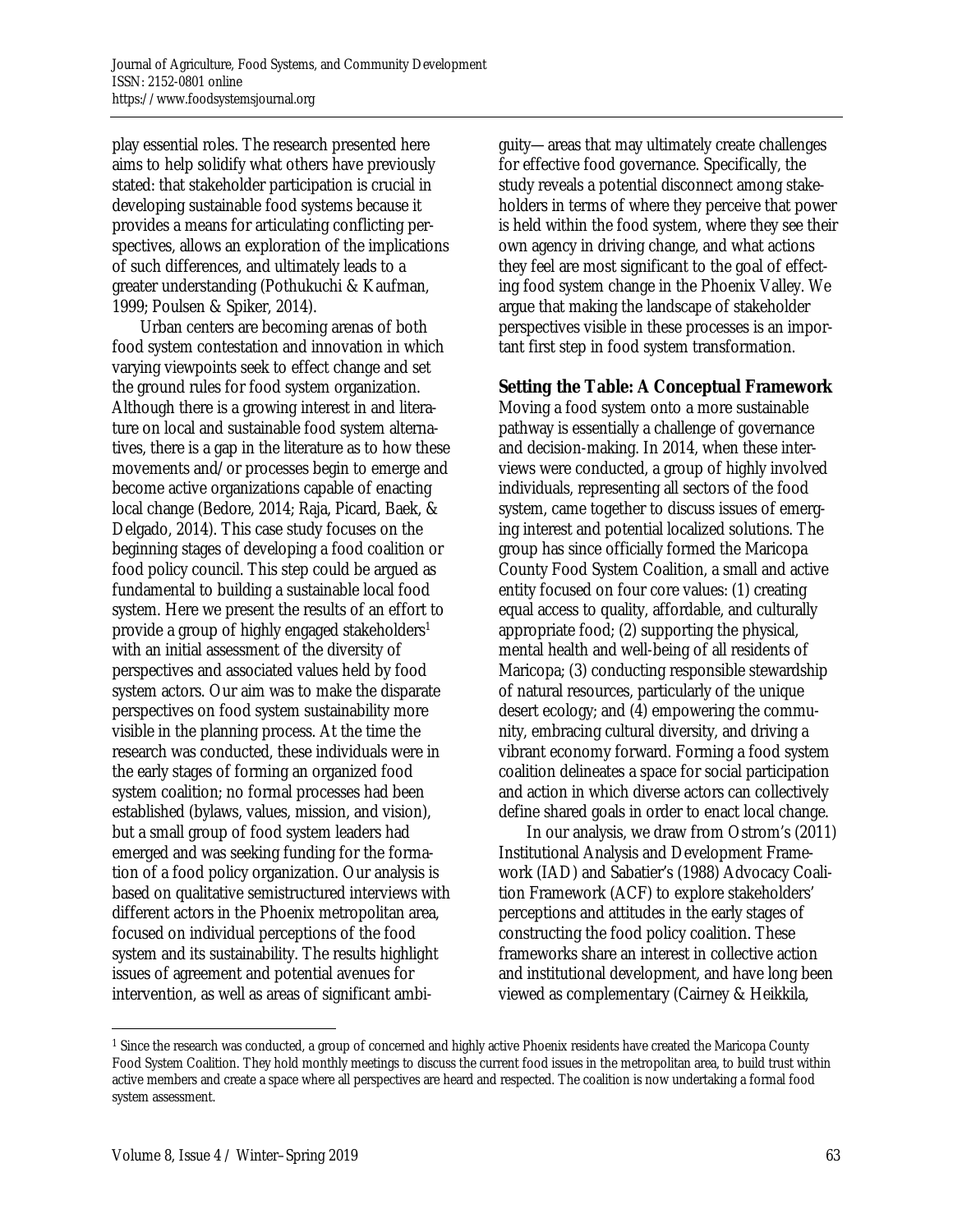2014). The ACF focuses on how policy coalitions change and learn. In particular, the ACF focuses on the beliefs that actors bring to such coalitions as they evolve (Sabatier, 1988). Sabatier's ACF posits that stakeholders form coalitions to influence a policy process via three fundamental belief systems that vary in degree of intensity: there are those who share a "deep normative core" (i.e., the hardest beliefs to change, reflecting an underlying personal philosophy), those with a "near policy core" (i.e., those based on causal perceptions and basic strategies on how to achieve a given goal), and those with "secondary (alternative) aspects" (i.e., the easiest of the three to change, those that can be redefined according to new information) (Jenkins-Smith & Sabatier, 1994; Sabatier, 1988). While a belief system will be affected by external factors (e.g., social and political changes), policy coalitions will tend to engage in "an ongoing process of search and adaptation motivated by the desire [of coalition members] to realize core policy beliefs. When confronted with constraints or opportunities, actors attempt to respond in a manner which is consistent with their core" (Sabatier, 1988, p. 151).

 In contrast, the IAD focuses more explicitly on the "action situation"—the space in which diverse actors come together to form rules that will govern their

ence change), their livelihood activities (and thus relationship to others and the resource base) and their world- views (a construct similar to that of "deep core beliefs" in the ACF) (Ostrom, 2011). Both frameworks acknowledge similar elements in policy processes: the attributes and/or values of individuals and communities, the relationship of actors to resources (knowledge and social networks), social location (geophysical and socioeconomic), and the rules and norms that govern interactions (Barthel et al., 2013; Block et al., 2008; Block, Chávez, Allen, & Ramirez , 2012; Born & Purcell, 2006 Cairney & Heikkila, 2014; Carolan, 2006; Colding et al., 2013; Holloway et at., 2010). We present a composite framework in Figure 1.

 As posited by the ACF, the policy core and secondary or "alternative" belief structures of the individuals participating in a coalition are instrumental to how individuals ascribe to policy positions and strategies. These beliefs may be particularly relevant to how individuals will participate initially in a food policy coalition context given that they will inform ideas about what specific strategies and approaches are appropriate to change the food system. There is some research that provides the basis for hypothesizing what policy core beliefs the actors in the Maricopa food system might have, ranging from more conventional to more radical

collective activities. The IAD places less emphasis on belief structures, but acknowledges the influence of the attributes of actors who are participating in institutional development: their societal positions (the roles and responsibilities affecting their ability to influ-



Figure 1. Conceptual Framework of the Factors Influencing Stakeholder Perceptions of Sustainability Goals

Note: Informed by Garnett, 2014; Ostrom, 2011; and Sabatier, 1988.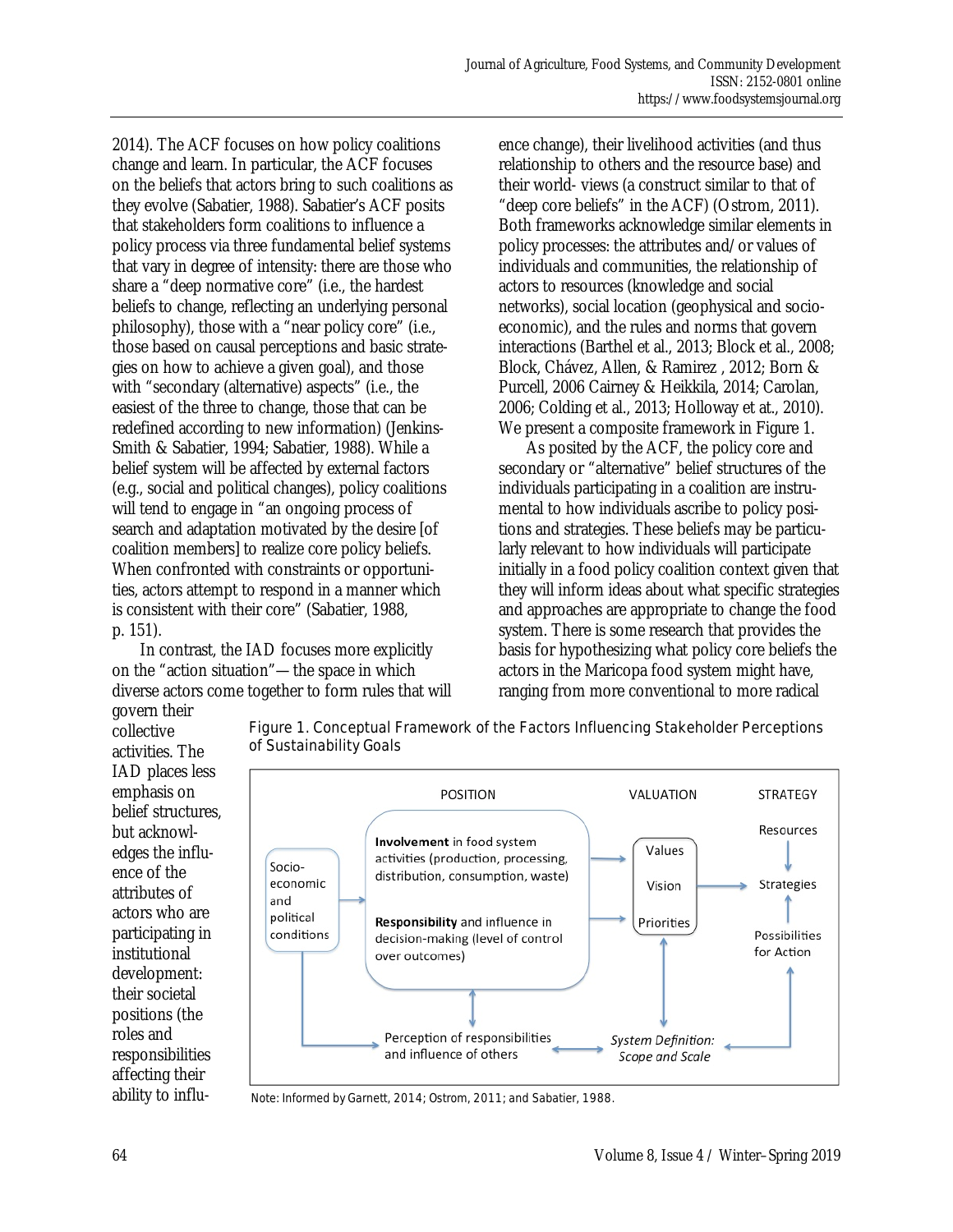ideas (e.g., Garnett, 2014; Holtz-Giménez & Shattuck, 2011). Garnett (2014), for example, found that stakeholders' approaches to food system sustainability typically emphasize one of three different aspects of change, reflecting their differing values and priorities: efficiency, demand restraint, or food system transformation. Efficiencyoriented viewpoints support the idea that food sustainability issues can be addressed through technological innovation. Here the responsibility is placed on producers and supply chain managers to utilize environmentally friendly practices and techniques; the perception is that the problem originates from the misuse of scarce resources and that significant improvements can be made through improved management. In contrast, demandrestraint perspectives shift the "power to the people'" through an appeal to conscience, hoping consumers will halt excessive consumption and will opt to buy food products that have a "low impact." Finally, those arguing for food system transformation—what Holt-Giménez and Shattuck (2011) would characterize as a more radical position–– posit that the problem is not about consumer choice or lack of technological advances alone, but rather of structural imbalances in the food system. This perspective sets forward the idea that environmental sustainability can only be achieved through structural changes. Each approach embodies a different "policy core" and secondary beliefs concerning the scale and scope of action needed. They also reflect different attitudes about the distribution of responsibilities for change and the food system activities that are most critical in driving sustainability outcomes.

 As described in further detail below, our results illustrate that each of these diverse perspectives was present among stakeholders in the Phoenix metropolitan area; these general ideas about strategies for change are associated with differential perspectives on the locus of responsibility, different understandings about the scope and scale of the food system as a system, and the individual beliefs of particular actors. We use interview data to identify stakeholders' priorities and values associated with the food system; their perspectives on food system definitions and boundaries; and their specific ideas about entry

points to food system transformation. This qualitative overview highlights opportunities for synergistic solutions as well as the complex tradeoffs that must be addressed to create and maintain sustainable food practices in the Phoenix Valley and elsewhere. Our aim is for this research to inform policymakers, organizations, activists, community leaders, and scholars who strive to engage the public in food system discussion and positive, sustainable change. Actors may use the information presented in this analysis to evaluate potential areas of conflict or issues of emerging consensus and as a means of understanding what concerns and issues motivate individuals to shape the food system.

# **Methods**

# *Identification of Participants*

On the premise that one's position and responsibility in food system activities at least partially informs one's values and priorities, we focused on individuals who self-identified (i.e., by volunteering to help organize the food policy work in Maricopa County), or were identified by others, as active in the Phoenix Valley food system. By purposely inviting individuals who are involved in different food system activities (see Ericksen, 2007, for a description of key food system activity domains), we intended to cover a range of *positions* and *responsibilities* that would likely influence differences in values, priorities, and ultimately normative ideas about policy strategies. Following Kloppenburg et al. (2000), our premise is that these individuals largely "account for most of the activity in the ongoing effort to transform our food systems. A definition of food system sustainability that fails to take their perspectives and standpoints into account is incomplete" (p. 180).

 A list of active individuals participating in the initial meetings of the food group that later evolved into the food policy coalition was obtained from the group organizers. The list consisted of 79 stakeholders. Initially, those listed without an email and phone number were removed from the potential pool of interviewees. Those remaining were then stratified into categories based on individual self-identified roles (based on career fields or self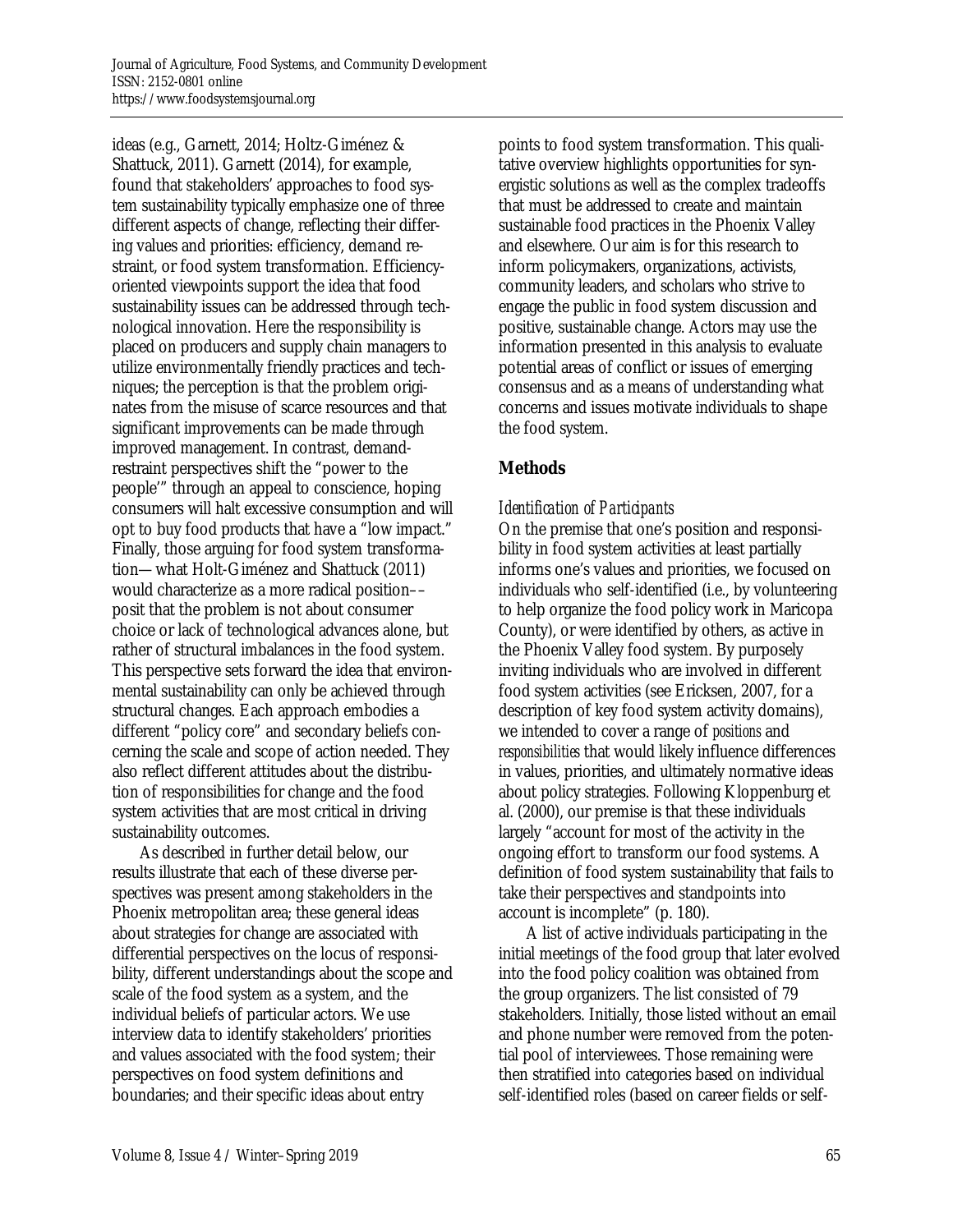identified community involvement) within the food system (e.g., chefs, council officials, urban farmers, business owners, activists, farmers market organizers, nonprofit organizations, extension agents, and food bank representatives). Once grouped by categories, a sample from each group was selected at random. The selected 36 stakeholders were approached via phone and/or email and invited to participate in the survey; out of the 36 invited, 18 agreed to partake in the study.

 The resulting sample was characterized by actors who more than likely would be active in some capacity in any future food system coalition work, as indicated by their involvement in the nascent food system group and their receptivity to participate in the study (given that the Maricopa Food System Coalition was not yet constituted at the time of the study). These stakeholders represented members of civil society and public service groups (food banks, extension agents, and public health officials) (5 of the 18), independent activists  $(4/18)$ , policy officials  $(3/18)$ , producers  $(3/18)$ , waste management representatives (2/18), and a retailer (1/18). While their perspectives cannot be said to be representative of Phoenix residents in general, they are indicative of individuals who are already actively engaged in influencing food system development in the area.

 Semistructured interviews were conducted in person or by telephone and generally lasted 30 to 45 minutes. Interviews were recorded, transcribed manually, and then the responses were coded for each question according to recurring themes emerging from the data (Bernard, 1994). Each participant was interviewed individually and was not given additional information beyond the provided questionnaire. This insured that the answers of each stakeholder would accurately reflect their unique perspective. Following our framework, the interviews focused on questions pertaining to the interviewee's position and responsibilities in relation to the food system, their conceptualization of the system boundaries, their specific vision of sustainability, their primary concerns in achieving a sustainable food system, and what interventions they felt should be prioritized.

# **Results**

*Stakeholders' Roles in the Food System*  We hypothesized that the stakeholders' different perspectives on the food system would depend in part on their specific position within the system and their associated beliefs and responsibilities. In an effort to determine the degree of influence one's positions has on people's beliefs and actions, we asked interviewees to describe what food activities they were engaged in and their responsibilities in those activities. The interviewees volunteered activities that represented both supply chain activities associated with their positions in the food system (e.g., food production, processing, and distribution), as well as specific domains on which the stakeholders perceived themselves to have responsibilities and influence (e.g., education and community building).

 Not surprisingly, each stakeholder's primary occupation (Table 1a) and associated mandates (Table 1b) had a strong influence on their activities within the food system. For instance, those individuals in civic service and policy officials (8/18) were the only ones to raise the importance of policy development. However, besides the expected occupation-activity correlations, we discerned two additional patterns. All of the interviewed stakeholders were involved in "cross-pollination" by participating in at least two of the 11 food system activity categories; that is, they often reflected interests and perceived responsibilities beyond the scope of their primary occupation. A few actors were even involved in four or more food system activities as part of their professional and private lives. Second, certain activity categories can be considered cross-cutting interest domains, such as education (10/18), community building and food associations (9/18), and program and project development (9/18). Given the number of respondents who identified with these types of activities, it is clearly essential that food system analysis incorporate domains of action and responsibility beyond the traditional activities associated with the food supply chain.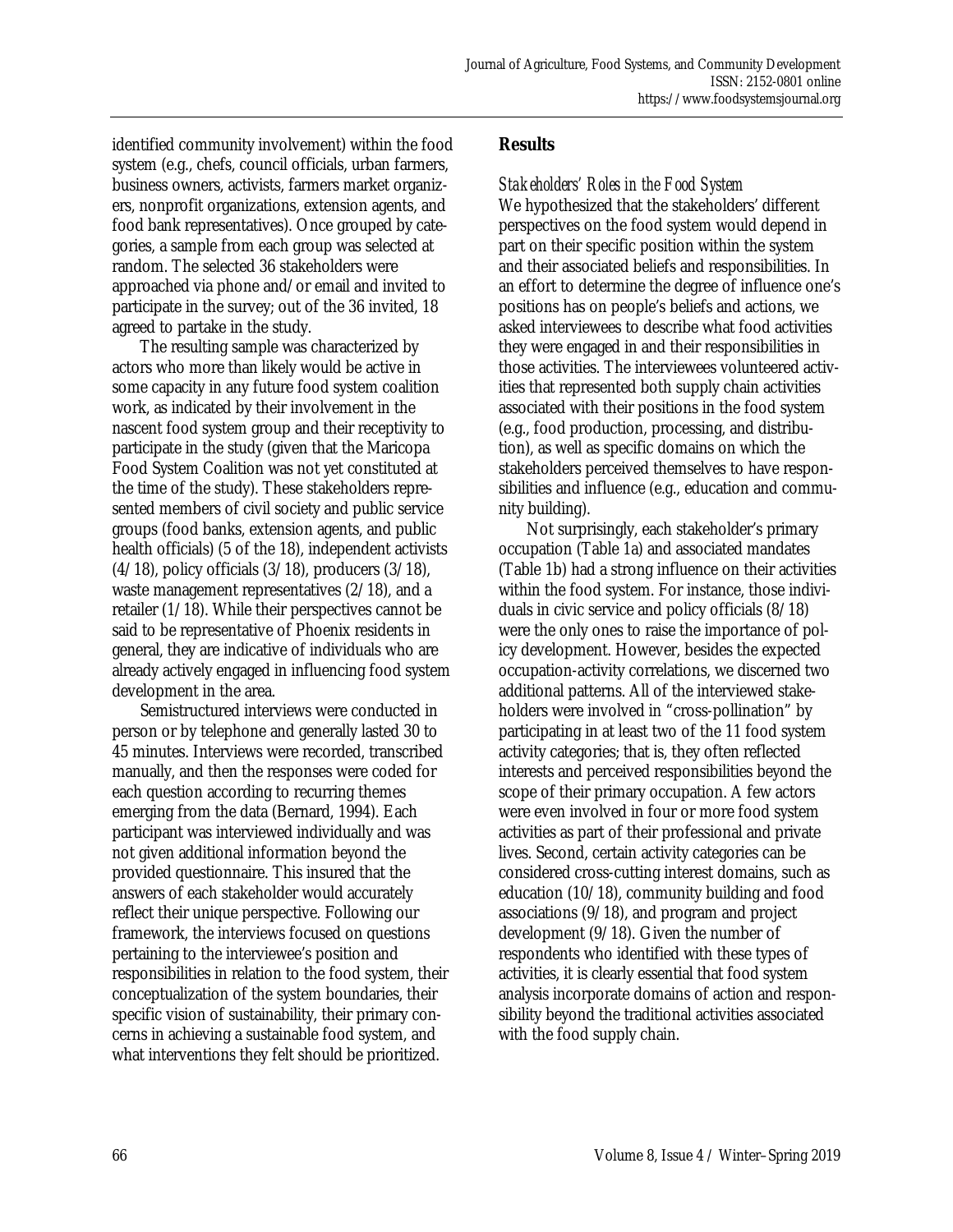# *Defining a Food System*

A common tension in any sustainability governance initiative is defining the nature of the system

#### Table 1a. Stakeholders by Self-Identified Career

|                | Career affiliation |          |                      |          |                |        |  |  |  |  |
|----------------|--------------------|----------|----------------------|----------|----------------|--------|--|--|--|--|
|                | Civic Service      | Activist | Policy Official      | Producer | Waste Mgmt.    | Retail |  |  |  |  |
| 1              | χ                  |          |                      |          |                |        |  |  |  |  |
| $\overline{2}$ | X                  |          |                      |          |                |        |  |  |  |  |
| 3              | Χ                  |          |                      |          |                |        |  |  |  |  |
| $\overline{4}$ | Χ                  |          |                      |          |                |        |  |  |  |  |
| 5              | χ                  |          | à.                   |          | à.             |        |  |  |  |  |
| 6              |                    | Χ        |                      |          |                |        |  |  |  |  |
| $\overline{7}$ | à,                 | Χ        | $\hat{\mathbf{r}}$   |          |                |        |  |  |  |  |
| 8              |                    | χ        |                      |          |                |        |  |  |  |  |
| 9              |                    | Χ        |                      |          |                |        |  |  |  |  |
| 10             |                    |          | Χ                    |          |                |        |  |  |  |  |
| 11             |                    |          | X                    |          |                |        |  |  |  |  |
| 12             |                    |          | Χ                    |          |                |        |  |  |  |  |
| 13             |                    |          |                      | X        |                |        |  |  |  |  |
| 14             |                    |          |                      | X        |                |        |  |  |  |  |
| 15             |                    |          |                      | Χ        |                |        |  |  |  |  |
| 16             |                    |          |                      |          | Χ              |        |  |  |  |  |
| 17             | à.                 |          | $\ddot{\phantom{a}}$ |          | Χ<br>$\alpha$  |        |  |  |  |  |
| 18             |                    |          |                      |          |                | X      |  |  |  |  |
| Total          | 5                  | 4        | 3                    | 3        | $\overline{2}$ | 1      |  |  |  |  |

that is to be governed (Ostrom, 2011). Any effort to improve a local food system will depend on the compatibility of different actors' ideas of what the

> system is, what it includes, and what it does not. The majority of the interviewees responded the question, "What is a food system?" by invoking the ideas of a closed loop system, incorporating the primary activities of the food supply chain (an interconnected structure encompassing everything from production to waste disposal). Some respondents (civil organizations, waste management) saw the system as being locally embedded: "a closed loop, having a circular structure, with local farms." However, most respondents described it more abstractly: "Everything is a web. We have to provide collective food for everybody." These responses reflect two ways of considering the meaning of a food system; the first way constitutes a

#### Table 1b. Stakeholders by Perceived Areas of Interest, Influence, and Involvement

|       | Domains of Interest, Influence, and Involvement |                    |                     |                |                                      |                    |                 |        |                                                       |                |                                       |   |
|-------|-------------------------------------------------|--------------------|---------------------|----------------|--------------------------------------|--------------------|-----------------|--------|-------------------------------------------------------|----------------|---------------------------------------|---|
|       | Education                                       | Community<br>Bldg. | Program<br>Develop. |                | Production Distribution              | Policy<br>Develop. |                 | Retail | Food Bank<br>Charity                                  | Waste<br>Mgmt. | Monitoring/<br>Enforcement Processing |   |
|       | X                                               | X                  | X                   |                | X                                    | X                  |                 |        | X                                                     |                |                                       |   |
| 2     |                                                 | X                  | Χ                   | $\sim 10^{-1}$ | $\sim 100$                           | X                  | <b>Contract</b> |        | $\sim 100$<br>$\sim$                                  |                |                                       |   |
| 3     | X                                               | X                  |                     |                |                                      | χ                  |                 |        |                                                       |                | $\sim$ $\sim$                         |   |
| 4     | X                                               |                    | X                   | $\sim 100$     | <b>Contractor</b>                    | X                  | $\sim 10^7$     |        | $\sim 100$<br><b>Contract</b>                         |                | <b>Contract</b>                       |   |
| 5     |                                                 |                    | Χ                   |                | X                                    |                    |                 |        | Χ                                                     |                |                                       |   |
| 6     | Χ                                               |                    |                     | χ              |                                      |                    |                 |        |                                                       |                |                                       |   |
|       | X                                               | X                  |                     |                |                                      |                    |                 | X      |                                                       |                |                                       |   |
| 8     | X                                               | X                  | X                   |                |                                      |                    |                 |        |                                                       |                |                                       |   |
| 9     |                                                 | X<br>$\sim$        | $\chi$              | $\sim 10^{-1}$ | $\sim 10^{-1}$                       |                    | <b>Contract</b> |        | <b>Contract</b>                                       |                | $\sim$ $\sim$                         |   |
| 10    |                                                 |                    |                     | Χ              |                                      | X                  |                 |        |                                                       |                |                                       |   |
| 11    |                                                 | X                  | Χ                   |                |                                      | X                  |                 |        |                                                       |                |                                       |   |
| 12    | X                                               |                    | Χ                   |                |                                      |                    |                 |        |                                                       |                | X                                     |   |
| 13    |                                                 |                    | X                   | X              | Χ                                    |                    |                 | X      |                                                       |                |                                       |   |
| 14    |                                                 | Χ<br>$\sim$        |                     | χ<br>$\sim$    | $\sim 100$<br>$\sim$                 |                    | $\sim$          | X      | $\sim$                                                |                |                                       |   |
| 15    |                                                 | X                  |                     | X              | X                                    |                    |                 |        |                                                       |                |                                       | X |
| 16    | Χ<br>$\sim 100$                                 |                    |                     | χ<br>$\sim$    | $\sf X$<br>$\alpha$<br>$\sim$ $\sim$ |                    | $\alpha$        | $\chi$ | $\sf X$<br>$\sim 100$ km s $^{-1}$<br><b>Contract</b> | Χ              | $\sim 100$ km s $^{-1}$               |   |
| 17    | X                                               |                    |                     |                |                                      |                    |                 |        |                                                       | X              |                                       |   |
| 18    | X                                               |                    |                     |                | $\sf X$                              |                    |                 | X      |                                                       |                |                                       |   |
| Total | 10                                              | 9                  | 9                   | 6              | 6                                    | 6                  |                 | 5      | 3                                                     | 2              |                                       |   |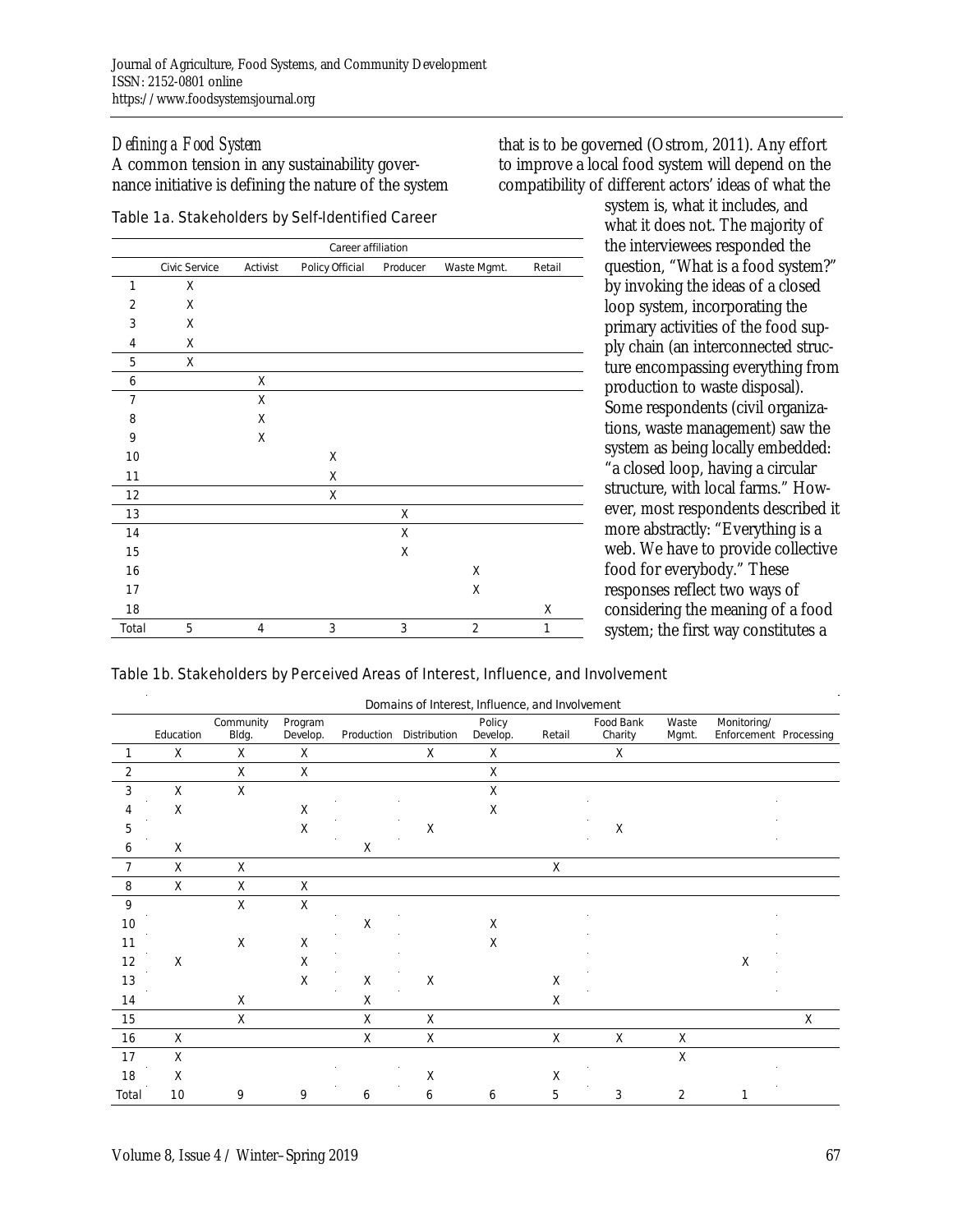focus on the nature of existing food activities in particular places and the relationship among specific activities (e.g., production, waste, distribution); the second invokes the normative meaning of a "systems" framing for food in terms of what it should look like or what it should accomplish (e. g., connections, health and nutrition, collective food, cyclical structure). While some stakeholders perceived a food system to be associated with the resource context of food activities, others emphasized the social and institutional elements of a food system. In this vein, some stakeholders described a food system as, for example, the "people and processes" of those "who have a say in how [food] is grown and distributed" and the social connections and the "nexus of programs and policies" that taken together ensure food access––e.g., the "connection of consumers, producers, distributors, and a nexus of programs, policies that come together to make sure people have access to food."

# *Perceived Boundaries of a Food System*

It is not only the content of a food system that is in dispute in any attempt to intervene and manage system change, but also how system boundaries are perceived. The responses revealed that system boundaries can be perceived to be geographic in nature (e.g., "Phoenix metro area," "National," or defined by climate conditions). System boundaries can also be defined by social, biophysical, or economic networks and institutional processes (e.g., "imports and exports" or "resource cycles"). Respondents accompanied perspectives with critique, reflecting their normative beliefs and ideas about what the boundaries of a food system *should be* while recognizing that current systemic conditions were not ideal.

 Prominent in the stakeholders' responses was a concern over the large geographic expanse of the Phoenix food system, as well as the commercial and industrial nature of the food supply and its distribution in Phoenix. They commented on the "big grocery stores and big box stores," the large distances that food is traveling, and the predominance of "massive distribution and massive transportation." A participant stated that "most food comes from thousands of miles away, about 1,500 miles" and highlighted the need for a "local

nutrient cycle."

 This perspective was not just related to food moving into the region for consumption. One stakeholder commented on how much of the food produced in Arizona is exported:

I think of local food. I describe boundaries as not set, permeable and changing...[The] unique thing about Phoenix system is the amount of food that is grown here but is exported elsewhere. Arizona is an Ag state, but most of it leaves the state. —*Civil Organization* 

 While recognizing the long distances and economic networks that are embedded within Phoenix's food system, most interviewees indicated that this sprawling structure was undesirable and that a more geographically bounded system would be preferred. Current boundaries (a mixture of local, national, and globally connected systems) were "inadequate" and "flawed," threatening food security with an imbalance of locally produced versus imported food:

It's as generic as can be because stuff has to come from elsewhere. Unbalanced. —*Retail*

Inadequate. Flawed. If food stopped coming to the city, we would have three days of meals...If only 30% of Phoenix residents were growing their own food it would be better. — *Activist* 

 Nevertheless, some respondents noted that in some areas (e.g., desert areas) it "no longer makes sense" for food to be grown. Others, particularly those stakeholders involved in retail and distribution, considered the boundaries of the Phoenix system to be fairly "generic" and noted, "stuff has to come from somewhere." In contrast to a focus on geography, material, and economic flows, some stakeholders from civil organizations emphasized the interaction of social needs, barriers, and physical boundaries in defining the food system—including economic disparities, health problems, land and tenure access inequalities, as well as economic and policy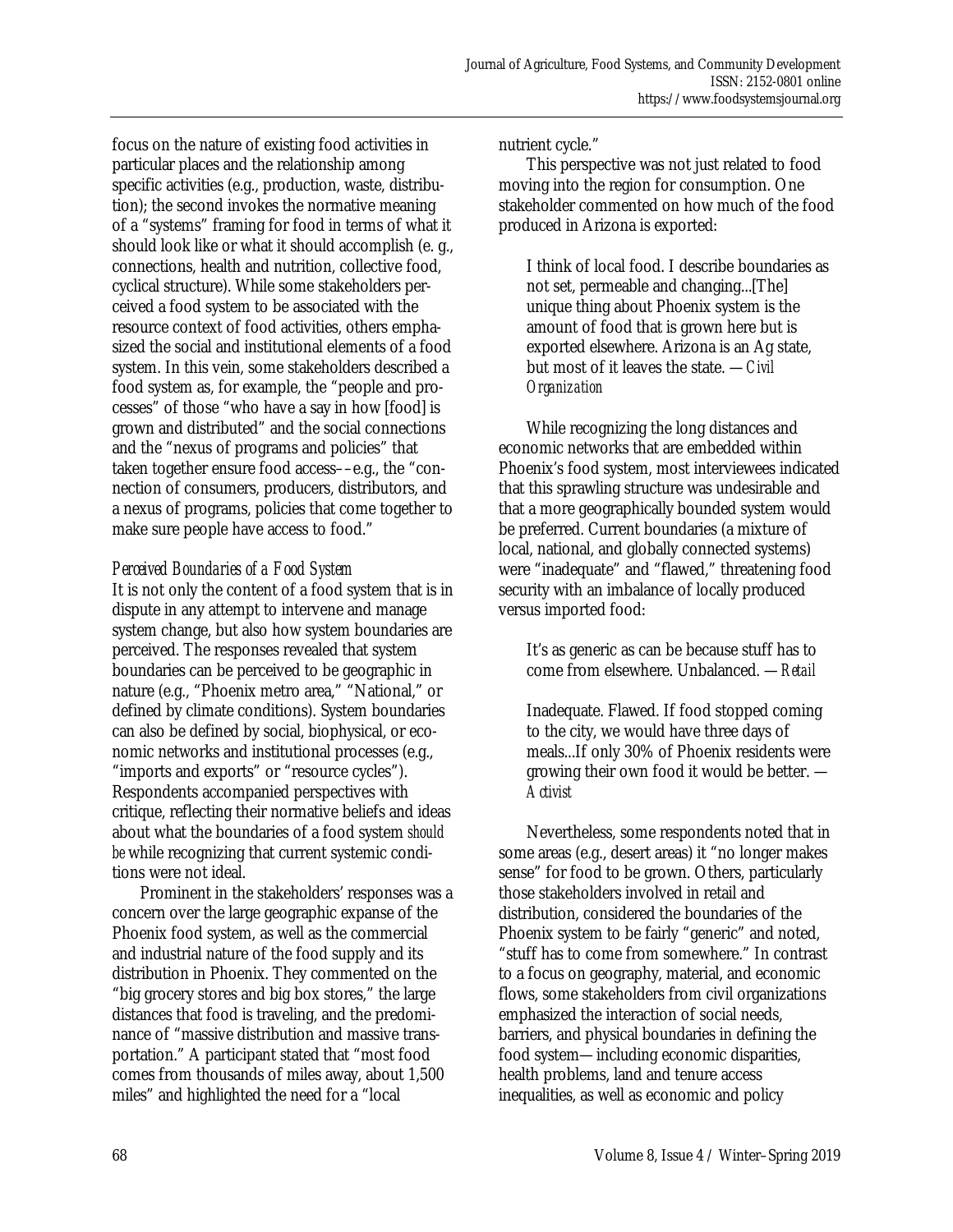restrictions for producers in terms of possible pathways to consumers.

In every food system there are a number of things that have broken down, from low pay to farmers to no access for the ones that need it. . . . Every food system is different, with their own problems. . . . Some of the issues that come to mind [here] are water—the need and availability, property rights ownership, issues that make use of land for agriculture in Phoenix more difficult due to politics and residential developments. Not a lot of support or sympathy for folks that aren't able to afford a healthier diet and for making "poor choices"—looking down on people that have barriers. The anti-undocumented sentiment dampens families with young children from accessing healthy, nutritious food. —*Civil Organization* 

 Regardless of the perceived extent of system boundaries, most of the interviewees perceived that their influence on the system was largely confined

within a radius of 150–250 miles (240–400 kilometers) around the city. Other policymakers, like producers, also expressed concerns over food system self-sufficiency. They drew attention to a perceived lack of shared perspectives by different stakeholders about food systems and their boundaries, arguing that this produces "no cohesion [and] no preferred outcomes."

*Envisioning a Sustainable Food System*  Some agreement on what the desired state of a system should be is fundamental to any collective effort for sustainability analysis. The responses to

the question "What is a sustainable food system to you?" were varied, invoking outcomes such as "improved nutrition," "improved access/ distribution" or "social equity and justice." Responses also invoked mechanisms perceived to be instrumental to such outcomes such as "education," "local food activities," "organic/alternative farming methods" and "resource conservation" (Figure 2). The most prominent themes were the relationship of local food activities to social equity and justice, and the need for food activities and



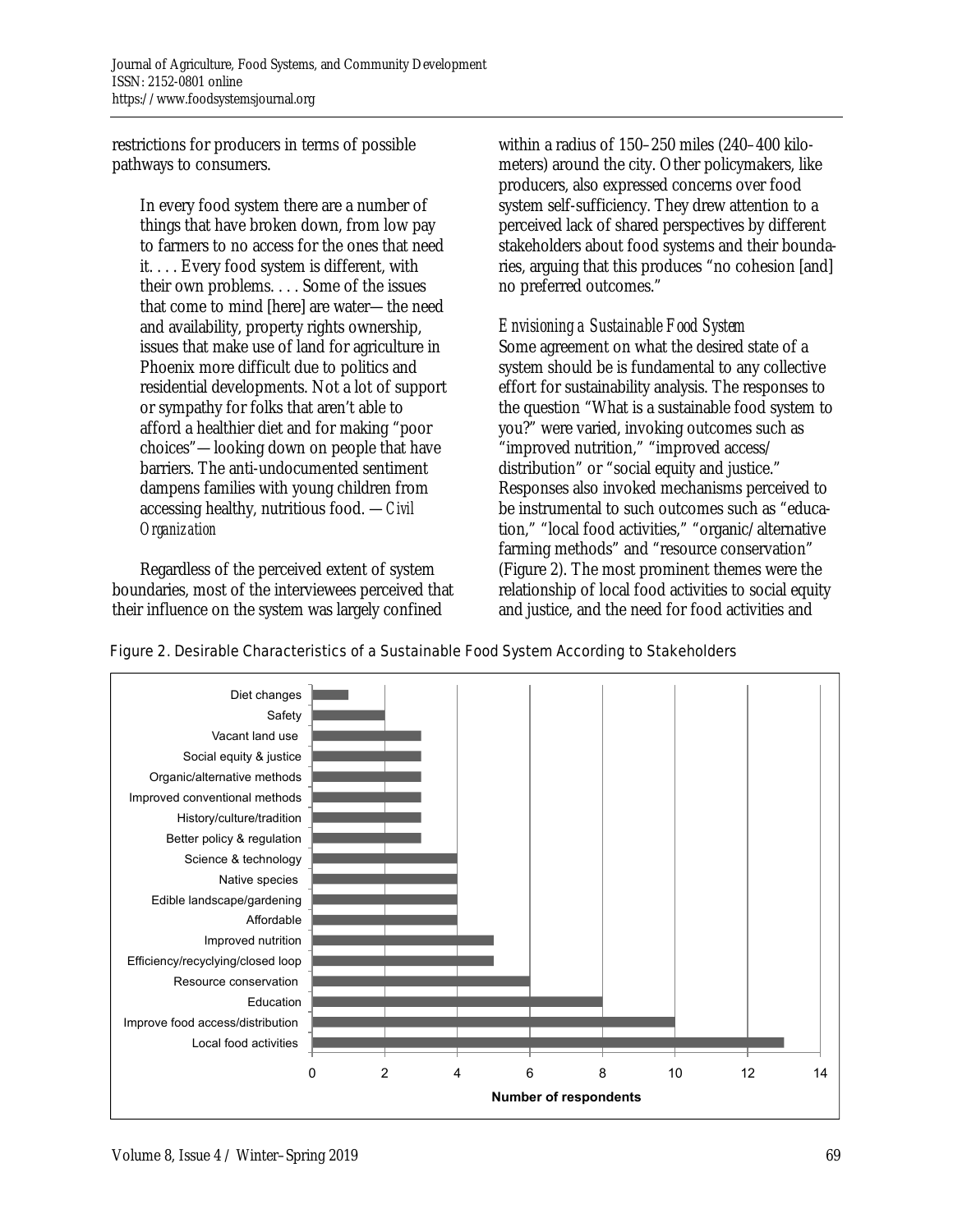diets to better reflect the environmental constraints and opportunities of the urban region:

There are currently 900 thousand people in AZ who do not get enough to eat, 15% elders. . . . [We need] community food systems—where people are able to access healthy, nutritious, culturally appropriate food that has been produced in a just way ALL time. *—Civil Organization* 

How do we get distribution to those most vulnerable and which need it the most? For example where are the farmers' markets? Not in low-income communities, they are at places where people have access to healthy quality food. Rebranding the term from farmers markets to something more accessible—to make it more appropriate and affordable—to encourage the use of food stamps. *—Civil Organization* 

 Others incorporated self-production and urban landscape changes as part of what constitutes a sustainable food system:

Edible landscapes that have appropriate plants for our environment. *—Activist* 

We need to change our diet to a diet that is based on food that grows in desert environments. *—Policy/Regulation Official* 

More people growing their own food or buying from local farmers, or just more included in decision processes. Transparency. *—Civil Organization*

 The number of interviewees who echoed the above sentiments, and the passion in which these opinions were expressed, speaks to a general discourse in which the local food movement is positioned as the savior of food in the United States and elsewhere. Stakeholder suggestions on how to realize the vision of local food were varied. Suggestions included introducing zoning policies that enable urban farming, reclaiming vacant lots, educating citizens about cultivating their own food in

their backyards, creating a seed bank, facilitating the preservation and sharing of seeds, and allocating resources that support local small producers and create local jobs. Most of the respondents echoed the need for a sustainable food system to address multiple functions and needs. As one participant put it:

A system that is not so heavily focused on just economic outcomes, that allows for better environmental and social outcomes (more subsidies so that farmers can improve livelihood, and offset the economic costs of growing things in a more environmentally responsible way). . . . Allowing for adaptive diets that [are] regionally appropriate. *—Civil Organization* 

 One stakeholder delineated a list of factors necessary to have a truly local sustainable food system:

Sustainability is a stop gap measure, what we mean by sustainability is to further sustain what we are doing. . . . How do we design regenerative systems? There are seven parts: 1) education, 2) create farmers, 3) local seeds, 4) culture (policy, etc.), 5) value added products, 6) collection & distribution, and 7) alternative farming methods. When all these are working, we will have a thriving system. *—Activist* 

 Nevertheless, the majority of the stakeholders viewed the possibility of creating a sustainable food system in the Phoenix valley as a huge undertaking. This was implied by the language used to address the question: "very radical," "challenging," and "doubtful."

*Challenges to Achieving a Sustainable Food System*  Stakeholders were asked what they viewed as the major challenges for achieving a sustainable food system. In aggregate, they identified 13 areas of concern: education, problems with successful collaboration and follow-through, corporate power, policy and regulations, food deserts, waste, misconceptions about the taste and price of healthy food,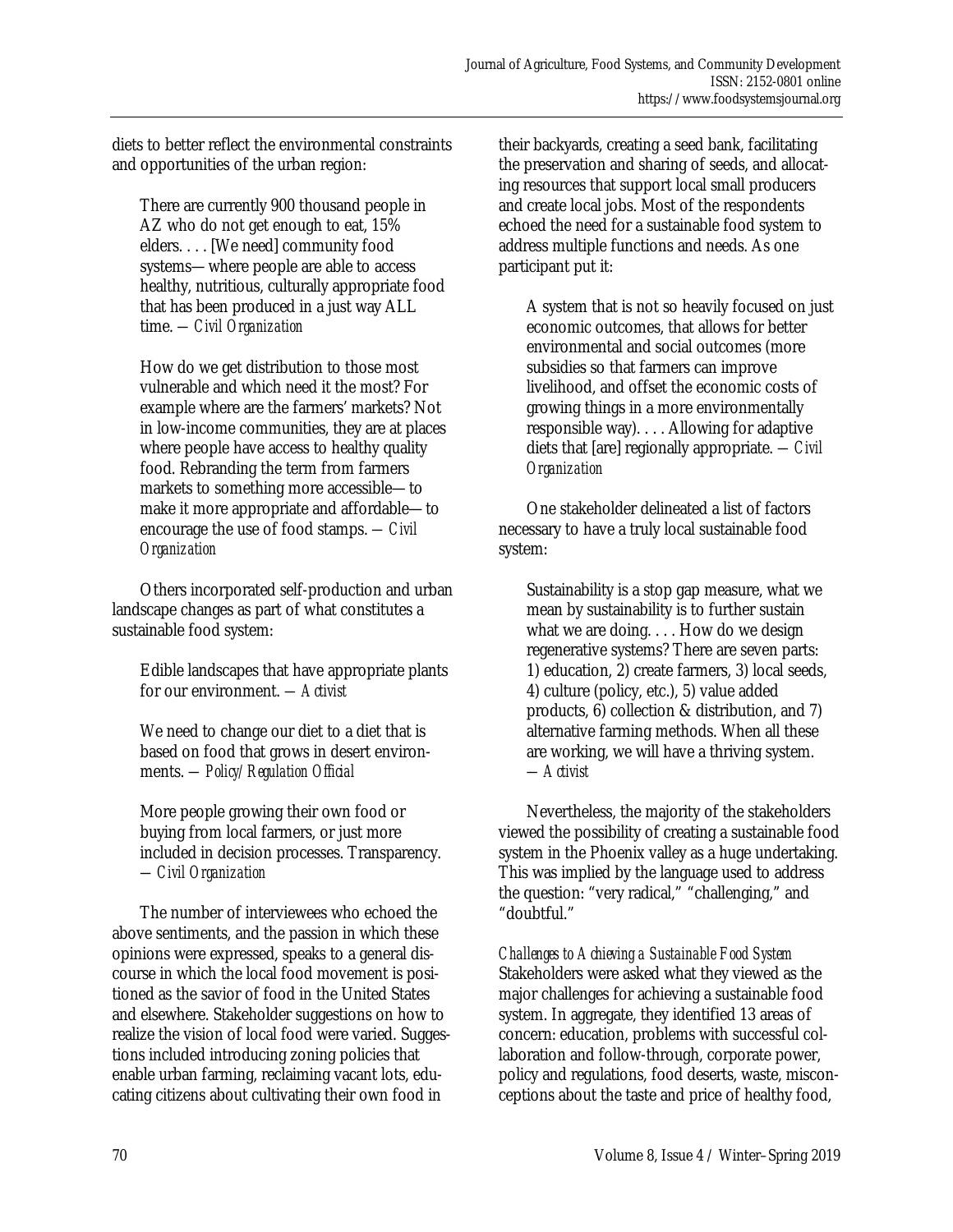social (in)justice, monocropping, local food exports, environmental degradation, lack of infrastructure, and industrialization (Figure 3).

 According to stakeholders, the greatest barrier to achieving a sustainable food system is the lack of childhood education programs, particularly those that emphasize direct connectivity to sources of production and the experience of production (rather than, for example, nutrition per se). They expressed that these programs could teach children about our food production in order to help them connect to the food chain and empower children to make a difference:

[Kids] don't even know what plant they are looking at. . . . If we got our young people properly educated on how to grow edible landscapes to take responsibility and empower themselves. *—Activist* 

Every school should have a school garden. . . . For people to be in touch with their food we

need to start with the kids. I would hate to give up on adults, but there is a lost generation of people who think food needs to be fast food. *—Producer* 

 Stakeholders also mentioned the importance of educating local people, citizens, tourists, and stakeholders as a means of reinforcing sustainability efforts.

Everybody [is] set up to survive off the mega supermarkets. It is designed around the idea of "how do I provide more for less money.". . . It should be "this is my health, this is what I'm living off. . . . We can educate people and give them the ability to find that resource. *—Activist* 

A system that educates not only local people but also tourists, to show them that we can grow the food here in this dry state but that we also can distribute in an eco-friendly way



### Figure 3. Challenges to Achieving a Sustainable Food System in the Phoenix Valley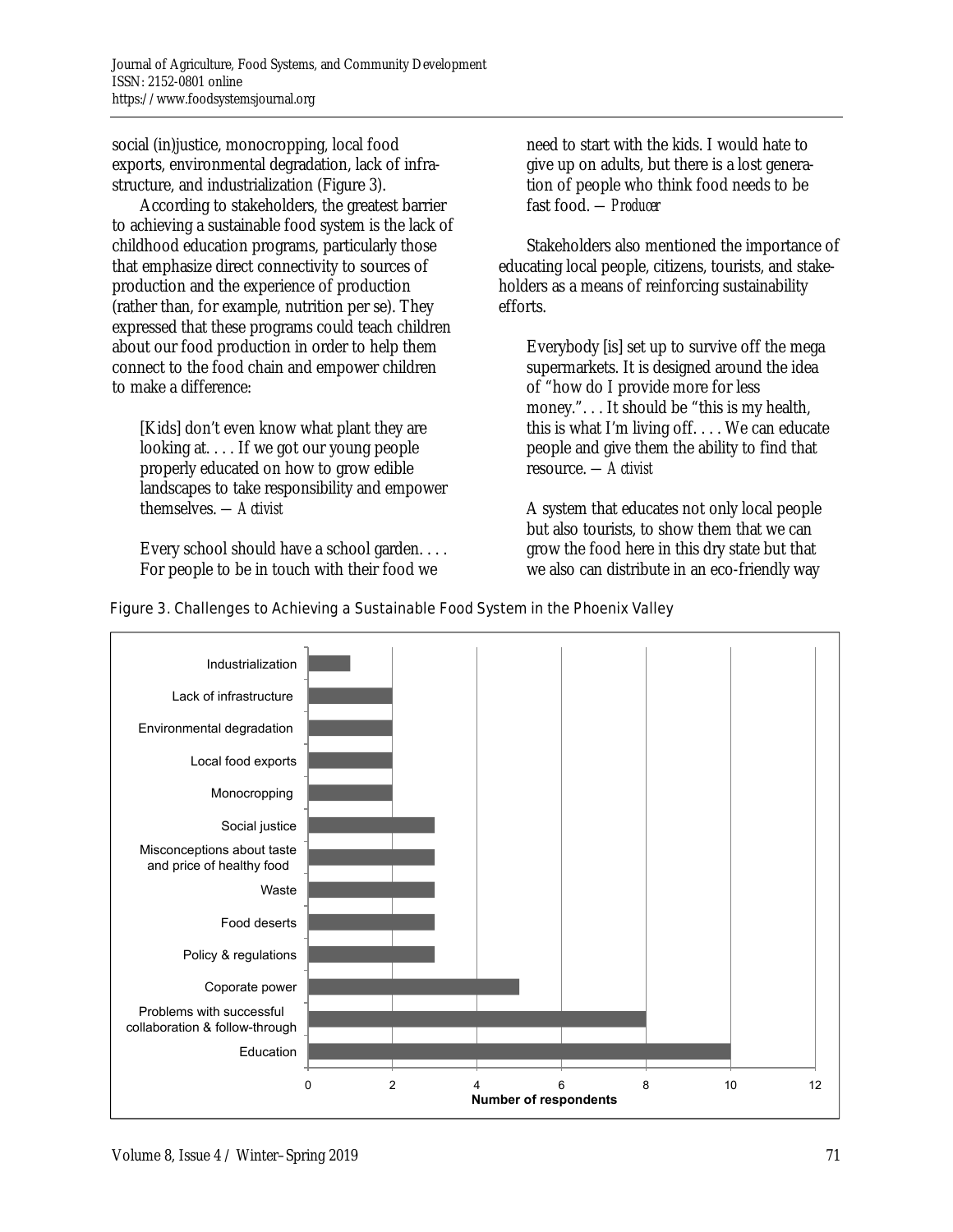and then finally recycle it. *—Waste Management* 

 Successful collaboration and follow-through were understood as the involvement and collaborative work of various stakeholders with a common goal, where the work is continued over time. Stakeholders perceived this to be difficult to achieve in Phoenix:

People don't know how to work together. . . . If it's not their idea, to hell with that! *—Activist* 

Meetings that I go to—the people are far removed from the people they are trying to serve. Largely they have a class privilege talking about poor people's food access. . . . [Meetings] are not conducive to people participating. *—Civil Organization* 

[What is needed is] having a good core group that understand each other and sees eye to eye with the goals. *—Activist*

Several of the participants mentioned corporate control as a problem with the current food system and a barrier to sustainability, and linked this issue with the need for improved consumer education.

Factory farming is all about big money and profit and the only way we're going to change that is with our feet and our votes; consumers need to vote with their purchasing power. Maybe the most important thing we need to do is try to educate I guess. . . . It would be nice to get better information presented in a fair and impartial way so people could get an idea of the value of taking control of their own health by eating better and being more mindful of the food choices they make. *—Producer* 

 Of the eight stakeholders directly involved, to varying degrees, in public service and policy, only three pointed out the importance of local, state, and national policy and regulations in achieving food system sustainability. They expressed that

policymakers should focus on making changes in the bigger system as well as over the long term.

The day-to-day work everyone at different agencies are doing is great but they don't provide long-term policies! [What is needed is . . .] a food council that takes a problem and resolves it, then moves to the next issue. One that creates effective policy and programs. *—Civil Organization* 

We need policy changes, that comes through elections. *—Civil Organization* 

*Values to preserve from the existing food system*  In an effort to assess what stakeholders valued in the existing system, we asked participants if any aspects of the current food system should be preserved. Interviewees emphasized the growing food movement in Phoenix as enabling positive developments recognizing greater support of farmers markets, community supported agriculture (CSA), and community gardens. They also emphasized the incorporation of orphan crops and technologies that preserve and enhance ecosystem services, efforts at increased cultural preservation, individual empowerment, and innovative programs that support urban agriculture and food education.

 Many respondents suggested that the demand for change in the system is already evident in the increasing activity they have noticed at farmers markets, CSA programs, and community gardens, as well as the overwhelming support for these programs from consumers and government officials:

There are exciting programs coming up such as Phoenix Renews, which utilizes public abandoned/unused lots to make something useful for the communities, gardens, parks. . . . County extension agents teaching nutrition education classes . . . Local agricultural production programs that provide support to producers. *—Civil Organization* 

 Despite the generally enthusiastic support of existing avenues of direct marketing and local production, participants also indicated contradictory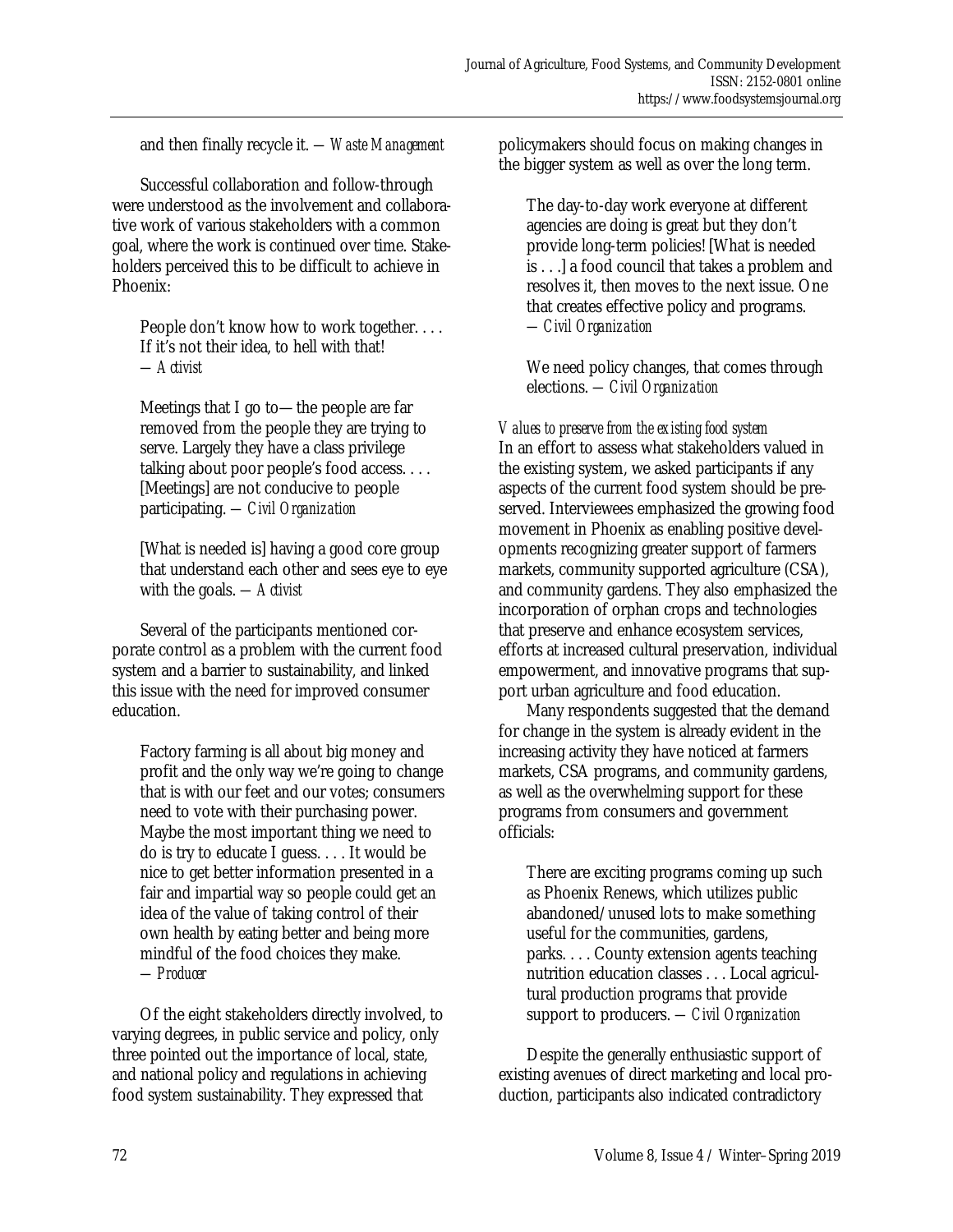feelings toward the overall functionality of farmers markets. They also urged restructuring them to make sure the markets are healthy, accessible for everyone, and inclusive of all cultures represented in Phoenix:

Farmers markets have lots of junk—jams and jellies and butters and really "shit" food. It's not healthy. It's all dependent on the agricultural legacies of colonialism. *—Producer* 

 Others emphasized diversity as one of the greatest strengths the Phoenix Valley has to offer, representing an untapped resource that needs to be incorporated in the local food movement:

We should learn from and embrace the past [Native American traditions] as well as celebrate it. *—Policy/Regulation Official*

There's underground things going on, but they are [all] separated. . . . Cultures should feed off each other, make each other stronger, celebrate each other. *—Activist* 

# *Transitioning to a sustainable food system*

Respondents overwhelmingly emphasized a need to start the development of a sustainable food system with an investment in the social dimensions of the system through empowerment, improved communication, collaboration, and common understandings of challenges and solutions.

There's so much you can do on a local level by reaching and bringing people together with common interest and cooperating, whether it be through leveraging your buying power. *—Producer* 

Understanding what is there! Something that can be a blessing and a curse if the number of folks that are trying to change the system. They are easy to identify, but if we could only get them on the same place and get them to work together. *—Civil Organization* 

There are so many people that have built up perceived ways on how the system should

function, but they should take a step back and see what is REALLY going to make the biggest impacts and where we'll benefit. . . . How do we get everyone together and figure out what we really want? *—Activist* 

 In creating a sustainable food system, others stressed the need to organize individuals into a food policy council to "get things done." However, several expressed caution as to how big any one organization should be in order to actually achieve their goals and move forward. For example, one interviewee stated, "trying to get people together to form a local food coalition is the hard part. People cannot work together, working at a grassroots level, teaching farmers, getting farmers to grow their own food and share it; community is feudal, when it comes to getting things done, egos get in the way!"

 Respondents advocated for educating the public, especially youth, for a deeper understanding of food production, policy, injustices, and resources and opportunities that are available. This deeper understanding would include improving our "relationship with food" by strengthening our knowledge of where food comes from and how its cultivation can affect our bodies via nutrition.

I would create a growing smarter program with teens to make cities implement urban boundaries that would encourage less lawns and more gardens. Education is key to everything. *—Policy/Regulation Official* 

Educate the public about the food policy council, get the people's perspectives on what issues need to be addressed. Apply a just governance system—who sits at the table? Who is represented? We need to get everyone on the same page, not only speaking but understanding the same language. *—Civil Organization* 

We can combat food insecurity, educate the public on "what health looks like." *—Civil Organization* 

Respondents also emphasized improving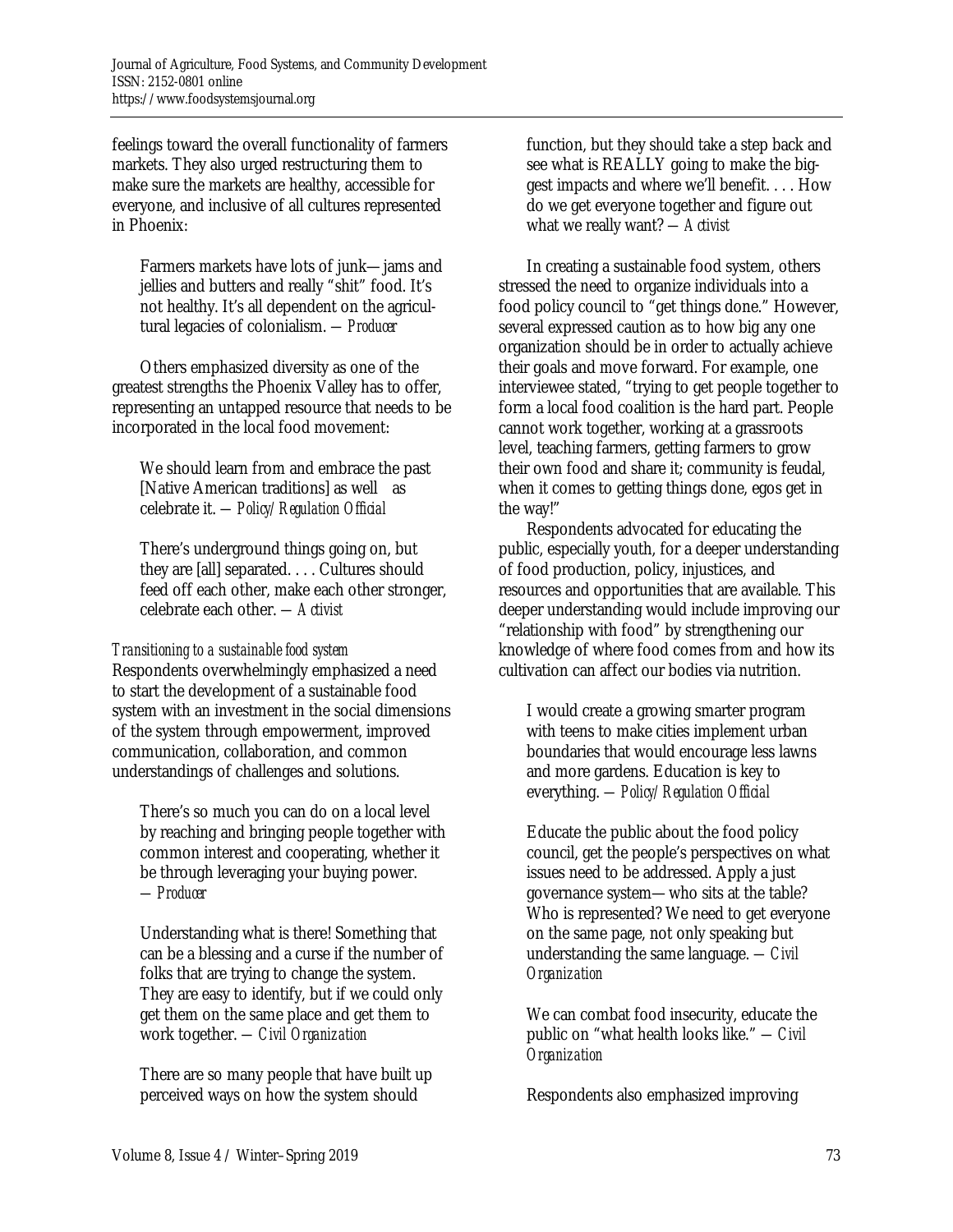resource efficiency through technological innovations and resource management strategies. Strategies to improve resource efficiency included microdrip farming systems, improved land use (i.e., more gardens and fewer lawns), and reducing food waste.

Identify available arable land for farmers, set up a system to reduce water costs. *—Civil Organization* 

We should start with recycling food waste! We need to take food waste to food desert, school, community gardens and break it down there and educate locals about the value of food. *—Waste Management* 

 Lastly, several interviewees suggested the need to empower people and create a more "just governance system." Empowerment was thought to be possible through increased self-sufficiency in production as well as through more inclusive governance. Their ideas reflect the need to create "social spaces" where food acts as a mechanism for social action (i.e., Feenstra, 2002).

Community organizing for collective power for long term instead of short term service approach. *—Civil Organization* 

Bring everyone into the conversation and get them involved, create ownership for everyone and make them feel what they are contributing make a difference, which it does. *—Policy/Regulation Official* 

# *Influential actors in the Phoenix food system*

The willingness of any actor to get engaged in the process of system change is not only a function of how he or she views his or her own responsibilities and self-efficacy, but also how he or she views the influence and responsibilities of others (Grothmann & Patt, 2005). When asked what actors had the greatest influence on the local food system, most respondents perceived national political and corporate actors to have the greatest influence and power.

I firmly believe that politicians no longer have

the power to do anything because the corporations really have the power. *—Activist* 

I think the dominant players in the Phoenix food system are not people in my circle, they are people in big leather chairs behind a big desk, behind a big corporate office. *—Producer* 

The big business. They drive a lot of what people are eating, are controlling what [people] have access to. *—Activist* 

 City and state actors and local consumers were perceived to be relatively less influential in the system, although some expressed hope that consumers could be empowered to create change.

Consumers and definitely policy makers (they are the one that need to be approached, people working at the city and state). You can buy products at farmers markets but there needs to be policies and programs that make it possible for change to occur at a larger scale. *—Civil Organization* 

Money is the power. You vote with your dollars. Consumers have the power potential to lead change but are at times unwilling to change. *—Activist* 

[Consumers] have the numbers. When enough people get behind the movement, Phoenix citizens have to grow at home instead of buying groceries. After year one, they realize they can plant a seed that costs almost nothing and get a whole plant and do not have to buy groceries. This will empower the people. *—Activist* 

# **Discussion**

The Advocacy Policy Coalition framework is premised on the idea that individuals who become involved in systemic transformation via politics (i.e., policy councils or coalitions) are moved by their desire to convey their beliefs, values, and ideals into policy (Sabatier, 1988). Researchers working with the Institutional Analysis and Development framework also highlight the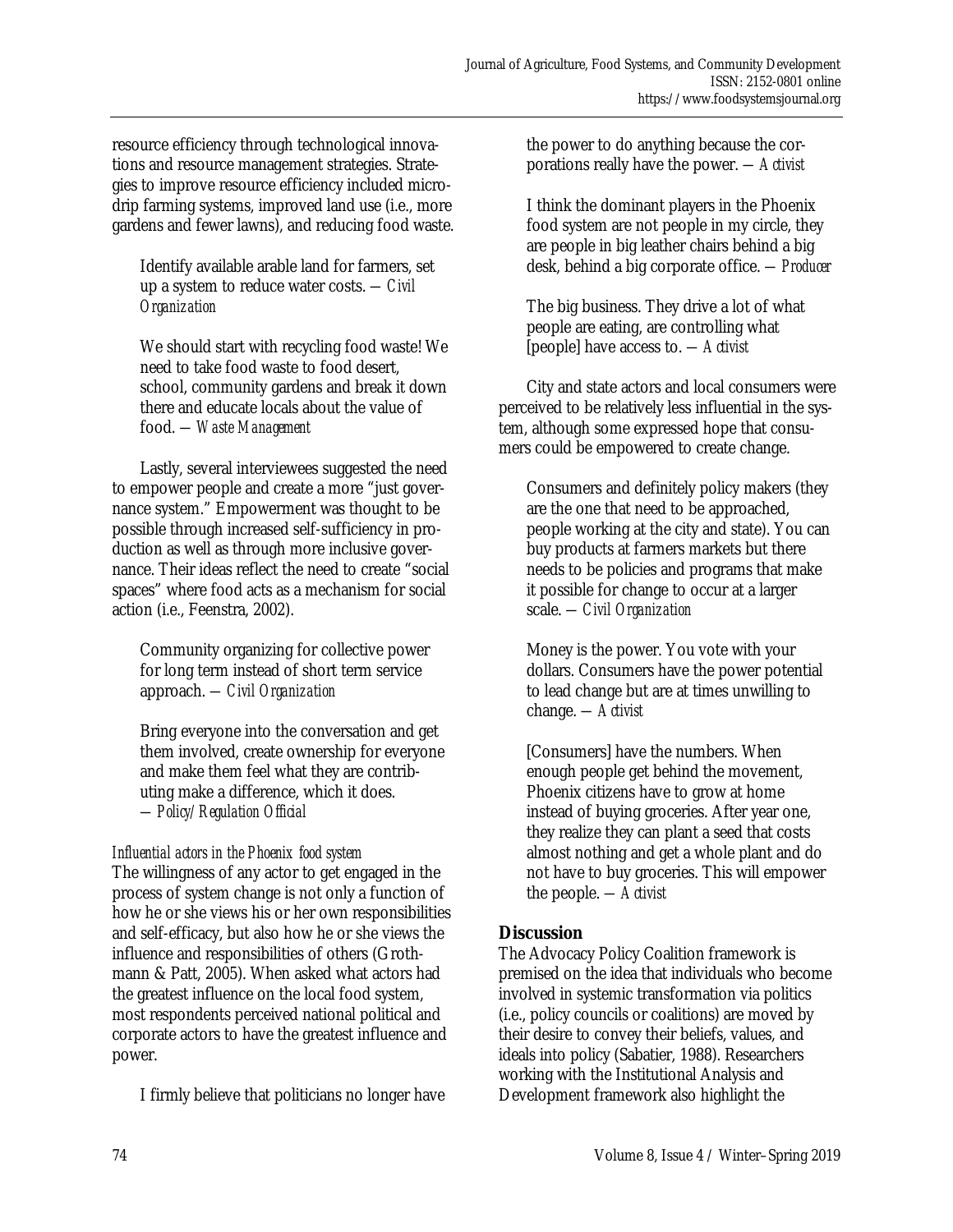importance of the different value sets and priorities of stakeholders, as influenced by their positions and associated activities, and how these influence any "action situation" (Ostrom, 2011). Food policy coalitions and groups are, in their essence, initiatives to create spaces for collective action; thus, it is important to assess the starting positions and perspectives that disparate actors bring into these arenas to give shape to the processes of change that follow. To date, most academic attention on food policy councils and coalitions has been in the frame of evaluating their value and structure in urban planning (Pothukuchi, 2004; Pothukuchi & Kaufman, 1999), the challenges they face, and their abilities and limitations in enacting change (see, for example, Allen, 2010; Barthel, Parker, & Ernstson, 2013; Bedore, 2014; Colding & Barthel, 2013; DeLind, 2011; Harper et al., 2009; Holloway et al., 2010; Schriff, 2008; Slocum, 2006). Pothukuchi and Kauffman (1999), for example, were early advocates for incorporating food system assessments and agendas into traditional community planning. Stakeholder perspectives and their congruence or dispersion around food system objectives are less addressed in this literature, although they are often recognized as important. For example, in a study of collaboration around Baltimore's food system governance, Bedore (2014) found that collaboration was partially attributable to the ability of such groups to identify both a use value and an exchange value in food system initiatives, as well as their ability to draw on "civic capital"—i.e., shared identity and trust tied to place. As Raja et al. (2014) describe, the planning community has advanced in embracing many concepts and approaches to food system innovation over the last decades. Nevertheless, there is a risk that the engagement of planning and policy in local food issues will not be sufficiently reflexive, critical, and transparent to address grassroots interests and agendas (Raja et al., 2014). For example, Raja et al. (2014) analyzed food system change in Buffalo, New York. Their analysis found that two of the seven factors they associated with productive, progressive change reflected the advantage of a shared history of food system practice. They also reflected a common vision among the "radicals" who were participating in the city's efforts for food system change. Nevertheless, we

often know less about how diverse individuals in the city come together to create the common visions that eventually prove instrumental for food system change (Bedore, 2014).

 There is also relatively little focus on the degree to which the perspectives and beliefs held by individuals were divergent prior to any formal activity of coalition building and system change (Marin, Ely, & van Zwanenberg, 2016). Knowledge of the range of perspectives *prior to* forming a coalition not only can serve as a baseline for understanding any subsequent convergence in perspectives, but also can serve to evaluate what viewpoints over time become less dominant or may have been marginalized in policy processes. Assessing the diversity of visions and viewpoints of individuals *prior* to any collective process may also allow such individuals to freely verbalize their motivations, goals, and vision for their food system. Moreover, it allows them to do so independently of their social position or ability to influence others. As Hoey and Sponseller (2018) noted, tensions between those sitting at the table are the main barriers to successful and long-term change—tensions that have already been noted by the interviewees in this study.

 It was evident from the interviews that the values, ideals, and beliefs, as well as positions, social networks, and associated activities of the interviewees, help shape their modes of action, behaviors, and idealized views on what a sustainable food system should be. This diversity of viewpoints, however, is not necessarily a detriment to any emergent coalition. If a coalition can form with principles of inclusion and equity, it can generate significant value and have potentially greater leverage in effecting food system change (Block et al., 2008; Carolan, 2006). Our study provides some initial insights into these issues and potentially identifies some critical areas where thinking about mechanisms for cross-scalar change may need to be enhanced.

# *The Current Food System*

While many stakeholders perceived a need for structural transformation in order to achieve sustainability, their conceptualization of the food system conflated realist and idealist perspectives.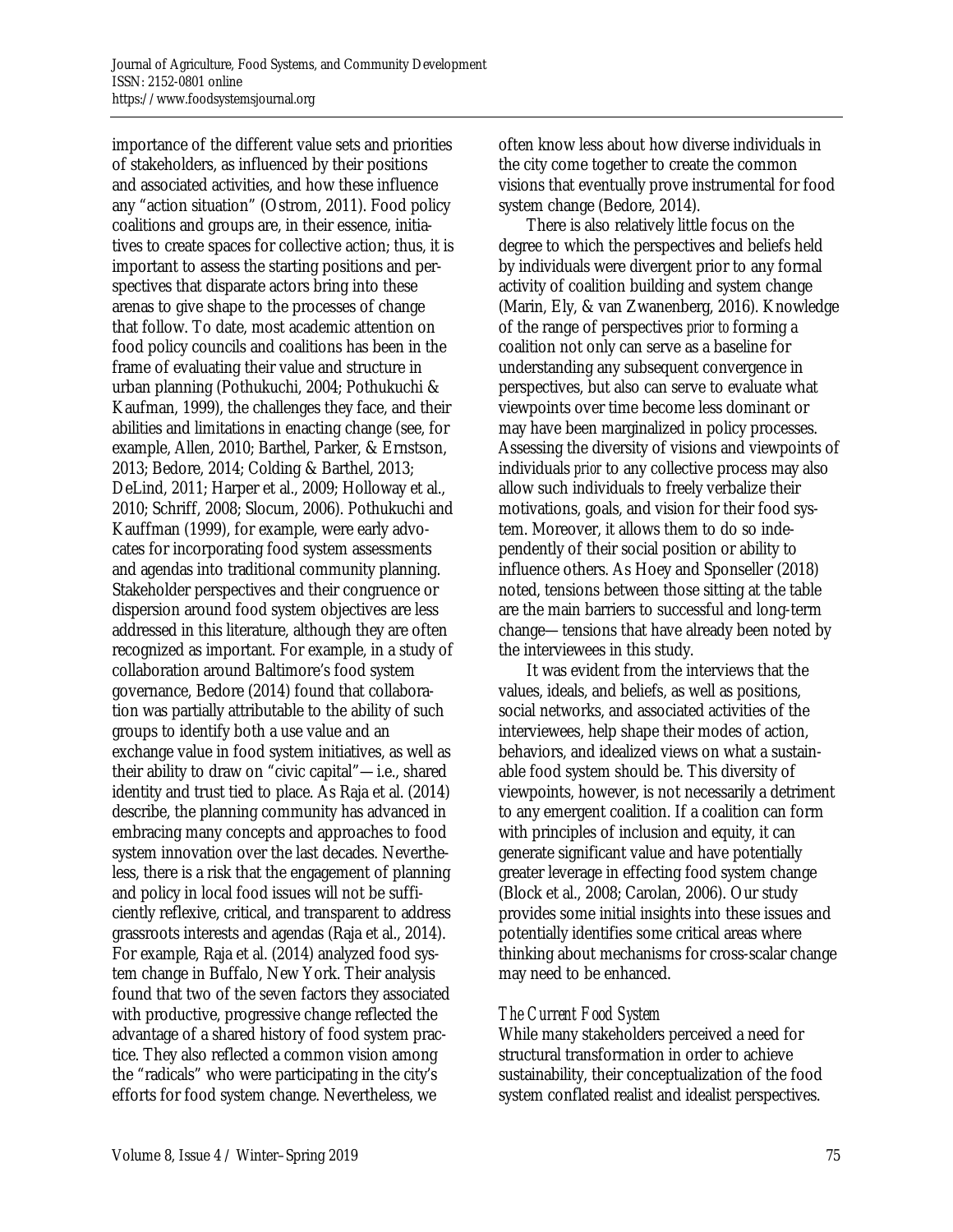Interviewees recognized the strong influence of supply chain structure, national and transnational commercial actors, and national policy on current processes and outcomes; however, their response was to envision a system with a strong place-based center, characterized by grassroots initiatives and capacities for change. This is not surprising as the actors participating in this study were those with geographically local mandates, roles, and responsibilities. Their perspectives epitomize the complexity of food system change; that is, there are numerous elements of the multiscalar, interconnected food system that are perceived to be exogenous and out of the control of local actors, and these elements are often perceived to be the most important and instrumental in driving food system outcomes. Nevertheless, actions to transform systems that do not explore how to effectively engage with these actors and larger-scale processes may ultimately be only partially effective (Allen, 2010).

# *Food System Dynamics and Boundaries*

Insights from Institutional Analysis emphasize the importance of defining system boundaries. These insights also emphasize cross-scalar institutional influences on system dynamics in any initiative to govern a shared resource (Ostrom, 2007). The interviewees had wide-ranging ideas about what constitutes a food system, what might be considered to be the boundaries of the food system, and the organizational levels at which food system responsibilities reside. For example, the concept of "community" arose as an integral part of a sustainable food system, yet the scale and scope of "community" were not clear. While the food system was often defined in terms of "local" social and environmental interactions, these interactions were typically idealized and abstract. Underneath the emphasis on community was also an implicit assumption that greater "closeness" and proximity would enhance equity within the system, although this assumption has been challenged in the literature (see Allen, 2010; Born & Purcell, 2006; DeLind, 2011). Many respondents reflected some of the aspects of Winter's (2003) concept of "defensive localism,"–– i.e., a reactive ideology in which local *must* be better in the face of the perceived negative externalities and politics associated

with the globalized food economy. Scholars have pointed out the importance of connecting activism and policy, arguing that community members, activists, and government entities can work toward institutionalizing sustainable food systems efforts through local policies (Allen, 2010; Campbell, 2004; Feenstra, 2002; Pothukuchi, 2004; Pothukuchi & Kaufman, 1999). As many scholars have argued, local may be the solution to some of the challenges in the food system. However, it is often the case that local is a (poor) proxy for more complex and implicit concepts of empowerment, identity, and social embeddedness (Winter, 2003).

*Essentials to Achieving a Sustainable Food System*  A majority of the interviewees insisted that education—particularly that of consumers—is absolutely critical to the development of a more sustainable food system, demonstrating the belief that it is through individual actions (i.e., "voting with your dollar") that widespread change materializes (e.g., Garnett's [2014] "Demand restraint"). Some stakeholders believed that in order to enact long-term change there is a need to start early, for example by establishing garden programs in schools to teach kids how to grow their own food and appreciate healthy products. Others spoke on the need to educate residents about growing their own food in their backyards and about making "healthier" food choices, emphasizing experiential and affective education over information dissemination. The emphasis on experiential education implies that respondents felt that solutions to the challenges preventing food system sustainability already exist. It also suggests that respondents felt that new technologies or knowledge are not as critical as educating people about existing information and solutions and motivating them to action. This focus on education echoes the priority action around which many existing policy coalitions have concentrated their efforts (Schriff, 2008; Sherb, Palmer, Frattaroli, & Pollack, 2012). This underscores the finding that education is an area where local food actors perceive they have agency and influence. However, this focus on individual actions and the approach of voting with your dollars tends to favor more affluent individuals with access to the resources needed (e.g., money,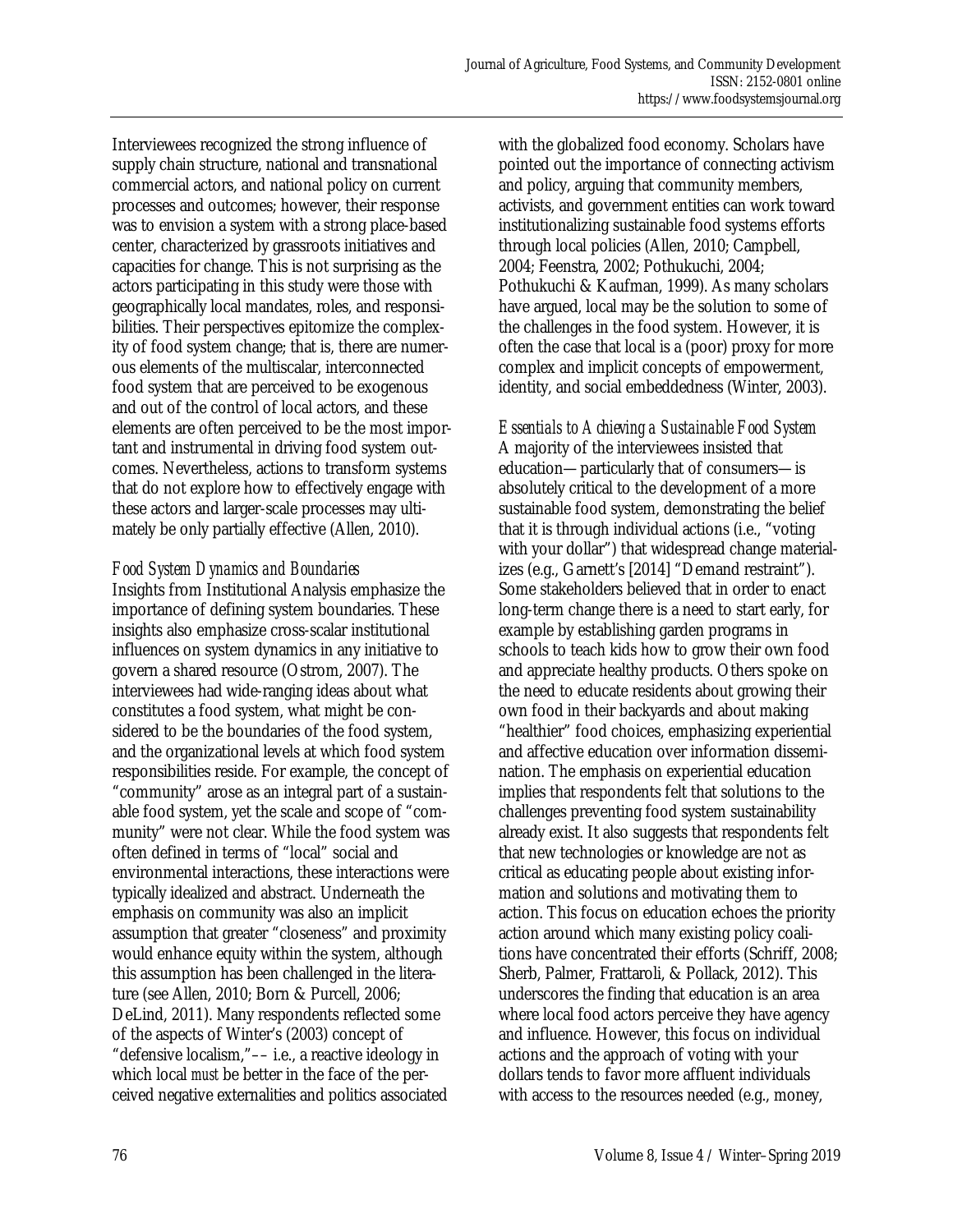time, and transportation) to change their modes of action and consumption, motivated by pressure from their social networks, the acquisition of new knowledge, and their subscription to social trends (Ericksen, et al., 2010; Guthman, 2003; Guthman, 2008).

 Local food production and direct marketing were strong components of the participants' visions of a sustainable food system in the Phoenix area, reflecting a more structural-transformation perspective on sustainability (Garnett, 2014). Stakeholders concurred that there was a need for a greater focus on programs and projects promoting local production and marketing (e.g., farmer markets, gardens, nutrition classes, etc.) as the initial steps in transforming the system. Many of the respondents saw corporate power as a hindrance to a more sustainable system. They saw the connection between corporate influence and governmental regulation as part of a larger power structure imbalance that could be remedied with increased local ownership and control. Given that many of the respondents were involved in local production, policies, and activism, this result is not surprising. Their perspective also reflects an important general trend that increasingly embraces localization as the tonic for the ills of the global food system (DeLind, 2011).

 Possibly reflecting the early stage of the policy process (given that the policy coalition was not yet formed when we conducted this assessment), very few of the interviewees focused on policy and regulations—in other words, the formal institutions of the food system––as points of intervention for achieving a sustainable food system. Presumably, once the stakeholders were formally participating in a defined "action situation" in which they had acknowledged roles in governing the local food system, specific policies and formal public programs would become subjects for intervention (Raja, et al., 2014; Scherb et al., 2012).

 The lack of attention given by the interviewees to local and state policy and regulations may also reflect the general perception conveyed by the interviewees that the food system is currently dominated by actors and entities that are geographically distant from the Phoenix area and by (unregulated) market transactions. Despite the

recognition of a need for a more structural transformation, interviewees tended to focus on nongovernmental action and grassroots change. Still, one stakeholder expressed that "the day-to-day work everyone at the different agencies are doing is great but they don't provide long-term policies." This stakeholder discussed that the small-scale activities are beneficial, but the important changes have to be made in the system: "You can buy products at farmers markets but there needs to be policies and programs that make it possible for change to occur at a larger scale."

 As stakeholders in the Phoenix area organize to influence food system evolution, making explicit the underlying meanings and objectives of their use of *local* will likely enhance the prospects of success. It appears that *local* is being used to refer to more than just food sustainability. It seems to reflect locally embedded interactions focusing on intimate relationships of knowledge and trust. In the IAD framework, these are called the "attributes of community," which form fundamental inputs into any effort to improve governance. As the community moves forward with its plans for food policy, it will be important to open a discussion of what is intended by *local* and what attributes stakeholders associate with localization. It may be that the desired outcomes of the food system can be achieved by other mechanisms that do not necessarily imply geographic localization (see the discussion in Allen, 2010; Born & Purcell, 2006; DeLind, 2011).

 In summary, the values, interests, and positions of the interviewed stakeholders suggest that food system assessments at the local level, designed to support food policy coalitions and councils, may benefit from mapping out how stakeholders envision the system that is at the center of food policy work and how specific interventions will result in broader system change. To date, there has been little effort to undertake such formal assessments in preparation for coalition building and food network development; however, the importance of such assessments are featured in a variety of approaches to system transitions and transformations in sustainability research and practice (see, for example, Olsson, Galaz, & Boonstra, 2014; Smith & Stirling, 2010). Theory on cross-scalar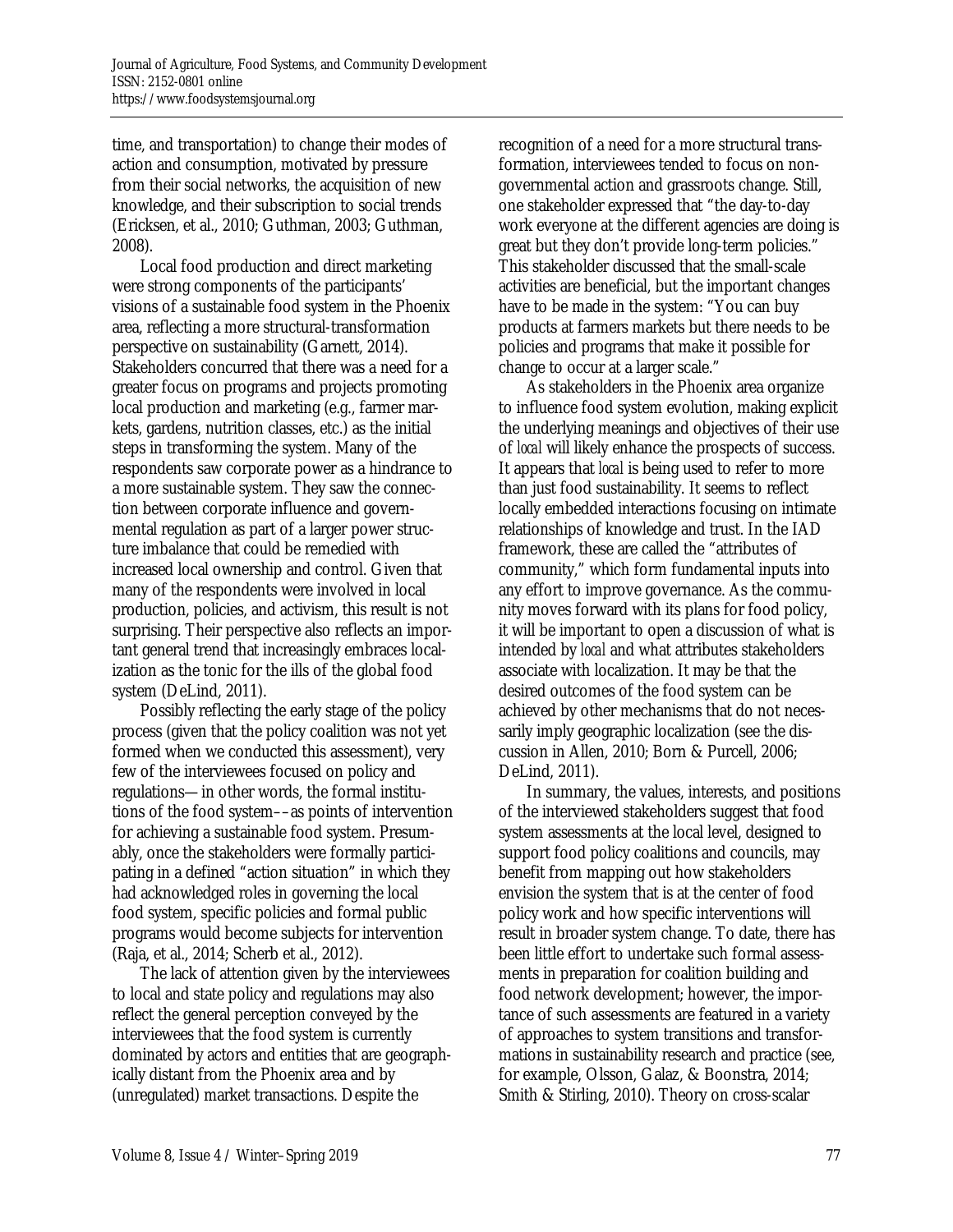processes of system change highlights the importance of creating experimental spaces, fostering adaptive and reflexive learning, and enabling leadership and transparency (Smith & Stirling, 2010; Westley et al., 2013).

 While food policy coalitions and councils potentially could play such transformative roles, they have tended to be more conservative spaces, focused on programmatic areas of consensus rather than more structural or radical change (Harper et al., 2009; Schiff, 2008). Enhancing the possibilities of coalition influence in change processes may mean expanding coalition membership. Sabatier (1988) posited that advocacy coalitions often need to push to expand system boundaries by engaging stakeholders from outside the key interest groups that form their core constituents in order to acquire additional resources to mobilize change. As the food policy coalition begins its formal work, participants will gain access to new information and create new knowledge; this process will undoubtedly empower some "latent" actors to become more active and involved, potentially altering the nature of coalition strategies (Sabatier, 1988).

# **Conclusion**

This study aimed to fill a gap in the literature by documenting and identifying the diversity of stakeholder perceptions in the predevelopment stages of forming a "sustainable food system." The nascent efforts to build a food policy coalition in the region are an important first step in bringing together individuals who share a belief system and thus are likely to effectively mobilize for change. As in most publics, and in relation to most sustainability issues, stakeholders move fluidly from critical and subjective assessments of existing problems to idealized notions of what solutions should and could be enacted.

 While many of the interviewees aimed for food system transformation—highlighting the inequitable and inefficient national and global structural forces in the food system—their solutions were ultimately focused on "demand restraint" through education and efficiency improvements in the function of the system (Garnett, 2014). Their comments and reflections underscore the ultimate

challenge of food system change: on the one hand, there is a recognition and desire for fundamental food system reorganization; on the other, the mechanisms that local stakeholders have available to them are limited in influence by broader-scale institutional structures that govern food system dynamics. It is possible that the efforts of food policy coalitions may be strongest as nodes in larger, regional networks (Sonnino & Beynon, 2015). By focusing on education, sustainable production, and connectivity in the local food system, such coalitions can build demand for change. As nodes in a national network of local, municipal, and county initiatives, these "action arenas" may provide the foundation for more fundamental structural changes at higher scales—challenging as well as defining the limits of agency and food system boundaries in the process. Over the last decade, a number of national organizations have formed to coordinate communication across locallevel initiatives (e.g., Food Policy Action, the National Sustainable Agriculture Coalition, and the Food Policy Network of John Hopkins University); these national-level groups may become increasingly instrumental in enabling local groups to effect structural change.

 It is important to note that, in addition to inadequate education as the biggest barrier to achieving a sustainable food system, a majority of participants also mentioned a lack of communication and/or collaboration. This result suggests that participants were aware of the fragility of transformative spaces and the importance of building trust in order to build and maintain a movement that is capable of long-lasting change. Food system work can be deeply ideological and emotional for many activists; engaging in formal methods and activities that make diverse perspectives visible for exploration may prove to be increasingly useful for coalition formation. Participatory research and emerging approaches in sustainability science have much to offer in this regard. In addition to the interviews and analysis conducted in this manuscript, with the help of researchers, participants in the initial stages of policy coalition formation can engage in standard approaches such as fuzzy cognitive mapping (e.g., Gray, Zanre, & Gray, 2014) or Q-methodology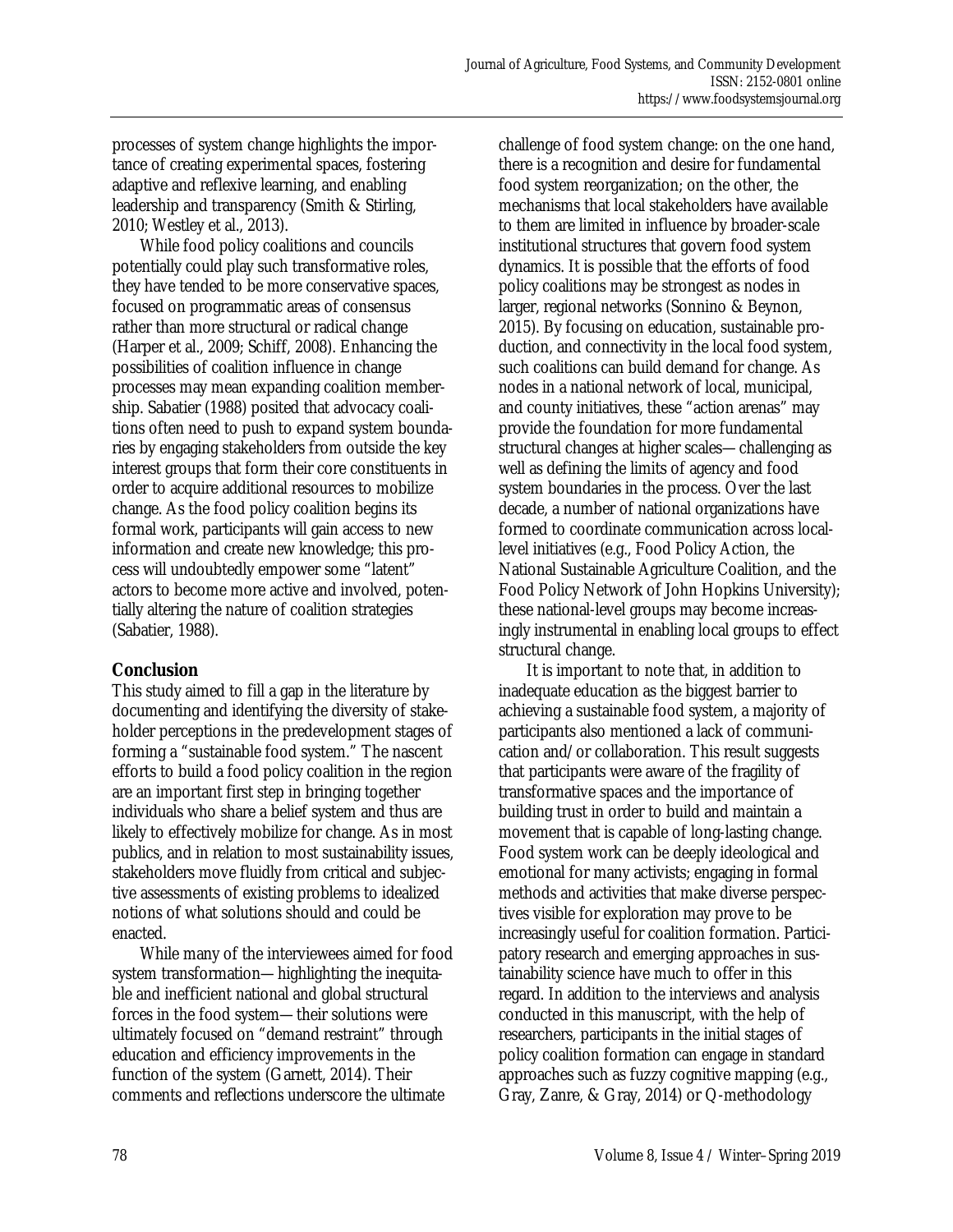(e.g., Steelman & Maguire, 1999) to explore the diversity of perspectives within their emerging networks.

 Unsurprisingly, the main areas proposed by the interviewees for initial intervention echoed what they were already doing—building on their individual histories of food system practice, as has been documented in other cases (e.g., Raja et al., 2014). Many argued that these initiatives would need to be inclusive and culturally appropriate, ensuring that all Phoenix residents had equitable access; however, few interviewees had clear ideas on how to achieve this. As in many large metropolitan areas, the growing demographic diversity intersects with divergent needs and values in the food system. Enacting food system change that addresses the underlying social and economic inequities in the food system is challenging. The origins of these structural concerns are often perceived to be beyond local influence; moreover, the *solutions* that are advocated by food change agents are embedded in socio-cultural assumptions about what is "good" or "right" for oneself and, by extension, others. Once again, ensuring that diverse sectors in the city can share what sustainability means for them, and why, is essential before sustainability objectives are set.

 In summary, this study provides initial insights into the diversity of perspectives and objectives that food policy councils should consider in order to achieve just and sustainable outcomes. The

assessment of perspectives and beliefs of food system activists presented in this paper can be used as a baseline assessment from which emergent coalitions of actors can evaluate several factors. These factors include how their membership network has evolved over time in terms of sector representation, perspectives on the causes and appropriate mechanisms for system change, and, importantly, what constitutes the domain of action for intervention. In the case of the now-constituted Maricopa County Coalition, an analysis of participant perspectives could be significant in indicating a convergence in beliefs and strategies. A convergence in beliefs could either be the result of enhanced communication and understanding or, perhaps, a result of the absence—perhaps exclusion—of some of the sectors and associated viewpoints represented in the interviews initially conducted.

 This initial exercise in reflective thought can thus lay the groundwork for a dynamic process of learning, innovation, and experimentation for food system solutions at the community level. While most food system assessments that have been completed or are underway in the United States prioritize stakeholder involvement and participation, the framework used here could provide needed structure to initial baseline assessments. This framework can also highlight points of convergence and divergence in perspectives before the challenging work of planning begins.

# **References**

- Allen, P. (2010). Realizing justice in local food systems. *Cambridge Journal of Regions, Economy and Society, 3*(2), 295–308. http://doi.org/10.1093/cjres/rsq015
- Barthel, S., Parker, J., & Ernstson, H. (2013). Food and green space in cities: A resilience lens on gardens and urban environmental movements, *Urban Studies, 52*(7), 1321–1338. https://doi.org/10.1177/0042098012472744
- Bedore, M. (2014). The convening power of food as growth machine politics: A study of food policymaking and partnership formation in Baltimore. *Urban Studies, 51*(14), 2979– 2995. https://doi.org/10.1177/0042098013516685
- Bernard, R. H. (1994). *Research Methods in Anthropology* (Second Ed.). Plymouth, UK: Altamira Press.
- Block, D. R., Chávez, N., Allen, E., & Ramirez, D. (2012). Food sovereignty, urban food access, and food activism: Contemplating the connections through examples from Chicago. *Agriculture and Human Values, 29*(2), 203–215. https://doi.org/10.1007/s10460-011-9336-8
- Block, D. R., Thompson, M., Euken, J., Liquori, T., Fear, F., & Baldwin, S. (2008). Engagement for transformation: Value webs for local food system development. *Agriculture and Human Values, 25*(3), 379–388. http://doi.org/10.1007/s10460-008-9113-5
- Born, B., & Purcell, M. (2006). Avoiding the local trap: Scale and food systems in planning research. *Journal of Planning Education and Research, 26*(2), 195–207. https://doi.org/10.1177/0739456X06291389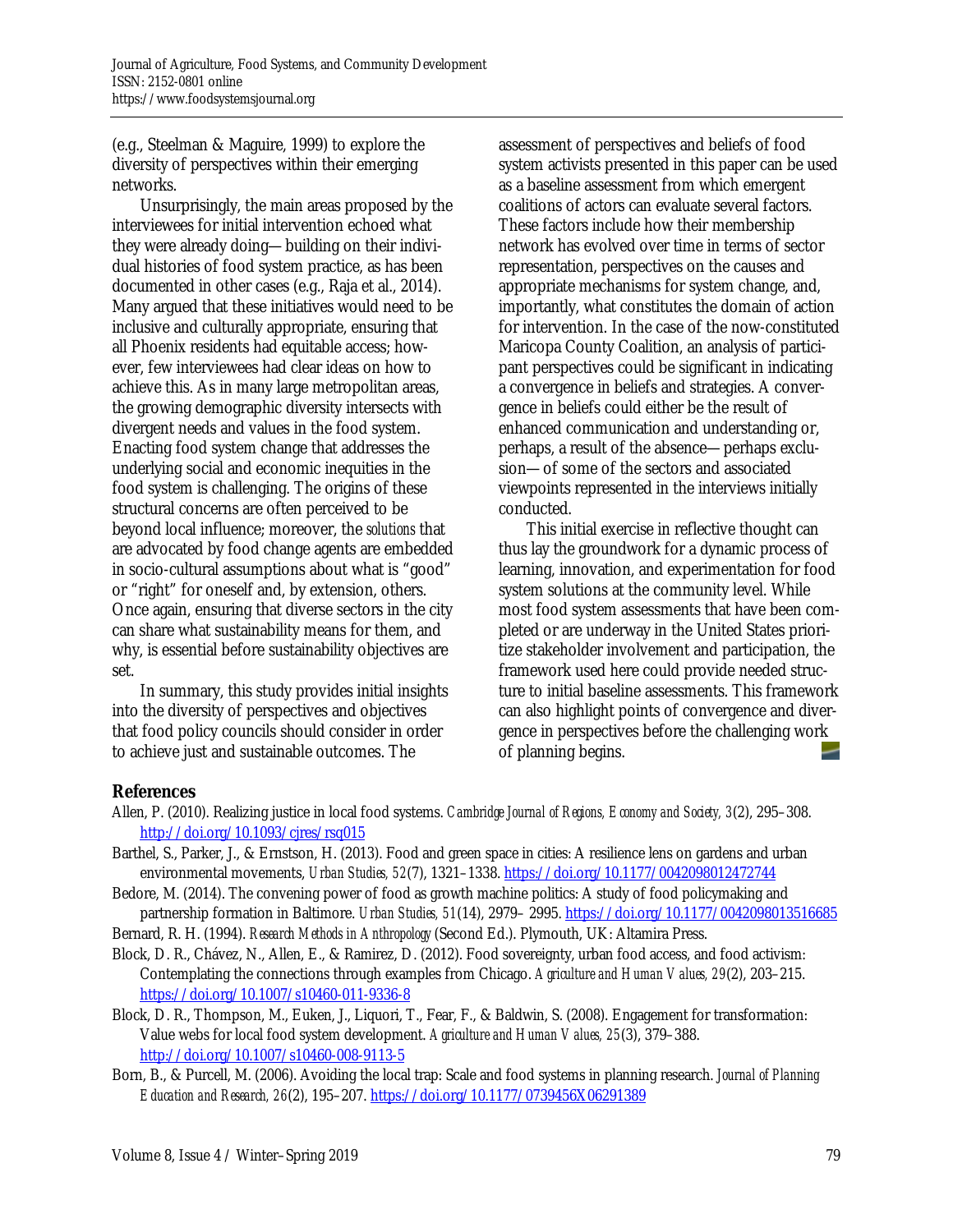- Cairney, P., & Heikkila, T. (2014). A comparision of theories of the policy process. In P. Sabatier & C. Weible (Eds.), *Theories of the Policy Process* (pp. 363–390)*.* Boulder, CO: Westview Press.
- Campbell, M. C. (2004). Building a common table: The role for planning in community food systems. *Journal of Planning Education and Research, 23*(4), 341–355. http://doi.org/10.1177/0739456X04264916
- Carolan, M. S. (2006). Social change and the adoption and adaptation of knowledge claims: Whose truth do you trust in regard to sustainable agriculture? *Agriculture and Human Values, 23*(3), 325–339. https://doi.org/10.1007/s10460- 006-9006-4
- Colding, J., & Barthel, S. (2013). The potential of 'Urban Green Commons' in the resilience building of cities. *Ecological Economics, 86*, 156–166. https://doi.org/10.1016/j.ecolecon.2012.10.016
- DeLind, L. B. (2011). Are local food and the local food movement taking us where we want to go? Or are we hitching our wagons to the wrong stars? *Agriculture and Human Values, 28*(2), 273–283. http://doi.org/10.1007/s10460-010- 9263-0
- Eakin, H., Connors, J. P., Wharton, C., Bertmann, F., Xiong, A., & Stoltzfus, J. (2016). Identifying attributes of food system sustainability: Emerging themes and consensus. *Agriculture and Human Values, 34*(3), 757–773. http://doi.org/10.1007/s10460-016-9754-8
- Ericksen, P. J. (2007). Conceptualizing food systems for global environmental change research. *Global Environmental Change, 18*(1), 234–245. http://doi.org/10.1016/j.gloenvcha.2007.09.002
- Ericksen, P., Stewart, B., Eriksen, S., Tschakert, P., Sabates-Wheeler, R., Hansen, J., & Thornton, P. K. (2010). Adapting food systems. In J. Ingram, P. Ericksen, & D. Liverman (Eds.), *Food security and global environmental change* (pp. 115– 143). London: Earthscan.
- Feenstra, G. (2002). Creating space for sustainable food systems: Lessons from the field. *Agriculture and Human Values, 19*(2), 99–106. https://doi.org/10.1023/A:1016095421310
- Foley, J. A., Ramankutty, N., Brauman, K. A., Cassidy, E. S., Gerber, J. S., Johnston, M., … Zaks, D. P. M. (2011). Solutions for a cultivated planet. *Nature, 478*(7369), 337–342. http://doi.org/10.1038/nature10452
- Garnett, T. (2014). Three perspectives on sustainable food security: efficiency, demand restraint, food system transformation. What role for life cycle assessment? *Journal of Cleaner Production, 73*, 10–18. http://doi.org/10.1016/j.jclepro.2013.07.045
- Godfray, H. C. J., Beddington, J. R., Crute, I. R., Haddad, L., Lawrence, D., Muir, J. F., … Toulmin, C. (2010). Food security: the challenge of feeding 9 billion people. *Science*, *327*(5967), 812–818. http://doi.org/10.1126/science.1185383
- Gray, S. A., Zanre, E., & Gray, S. R. J. (2014). Fuzzy Cognitive Maps as Representations of Mental Models and Group Beliefs. In I. E. Papageorgiou (Ed.), *Fuzzy Cognitive Maps for Applied Sciences and Engineering: From Fundamentals to Extensions and Learning Algorithms.* Berlin: Springer.
- Grothmann, T., & Patt, A. (2005). Adaptive capacity and human cognition: The process of individual adaptation to climate change. *Global Environmental Change, 15*(3), 199–213. https://doi.org/10.1016/j.gloenvcha.2005.01.002
- Guthman, J. (2003). Fast food/organic food: Reflexive tastes and the making of 'yuppie chow' *Social & Cultural Geography, 4*(1), 45–58. https://doi.org/10.1080/1464936032000049306
- Guthman, J. (2008). Bringing good food to others: Investigating the subjects of alternative food practice. *Cultural Geographies, 15*(4), 431–447. https://doi.org/10.1177/1474474008094315
- Harper, A., Alkon, A., Shattuck, A., Holt-Giménez, E., & Lambrick, F. (2009). *Food policy councils: Lessons learned*. Food First, Institute for Food and Development Policy. https://foodfirst.org/wp-content/uploads/2014/01/DR21-Food-Policy-Councils-Lessons-Learned-.pdf
- Hoey, L., & Sponseller, A. (2018). "It's hard to be strategic when your hair is on fire": Alternative food movements leaders' motivation and capacity to act. *Agriculture and Human Values, 35*(3), 595–609. https://doi.org/10.1007/s10460-018-9850-z
- Holloway, L., Cox, R., Kneafsey, M., Dowler, E., Venn, L., & Tuomainen, H. (2010). Are you alternative? Alternative 'food networks and consumers' definitions of alterity. In A. E. G. Jonas & D. Fuller (Eds.), *Interrogating Alterity: Alternative Economic and Political Spaces* (pp. 161–173). Farnham, UK: Ashgate.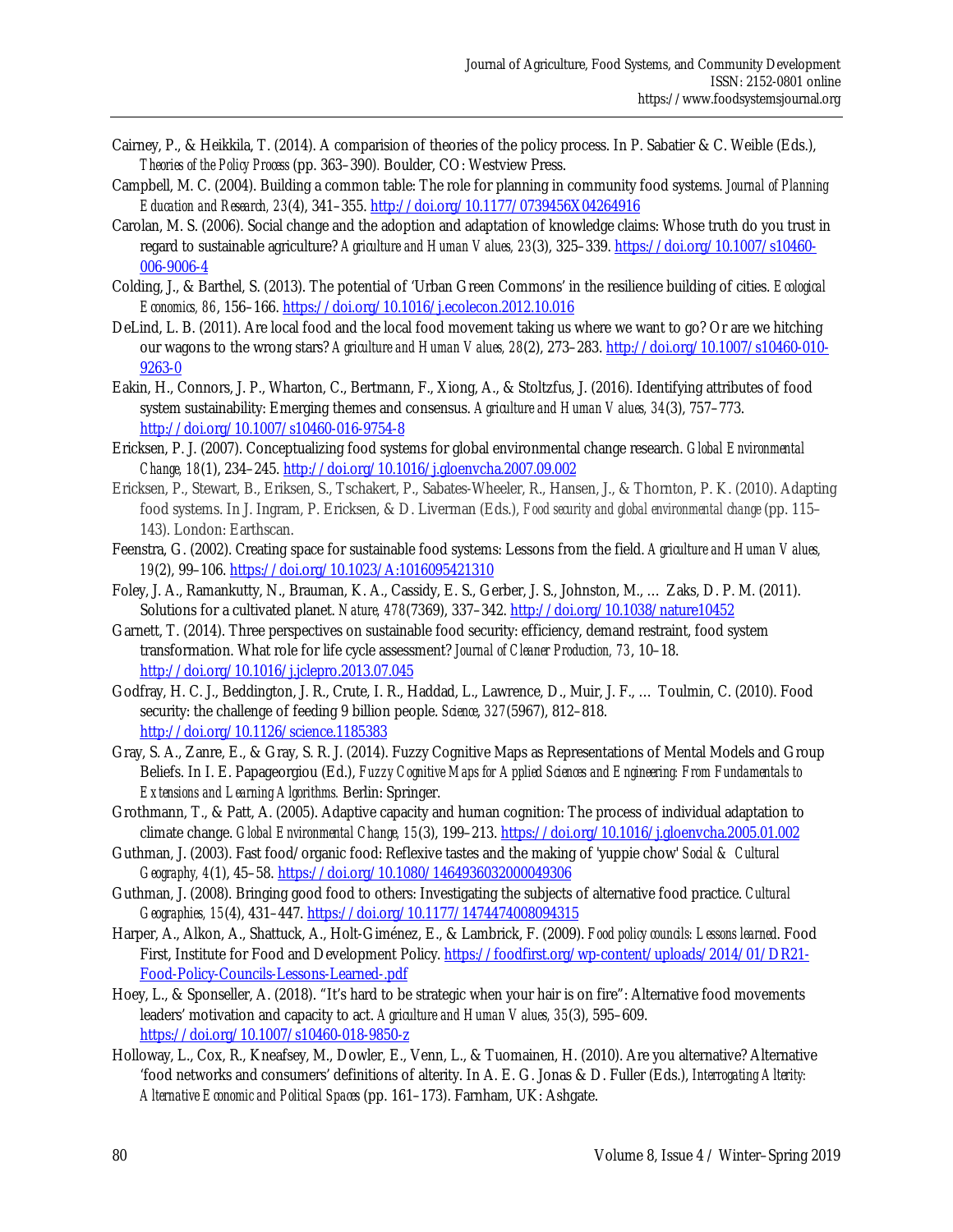- Holt-Giménez, E., & Shattuck, A. (2011). Food crisis, food regimes and food movements: Rumblings of reform or tides of transformation? *The Journal of Peasant Studies, 38*(1), 109–144. https://doi.org/10.1080/03066150.2010.538578
- Horlings, L. G., & Marsden, T. K. (2011). Towards the real green revolution? Exploring the conceptual dimensions of a new ecological modernisation of agriculture that could "feed the world." *Global Environmental Change, 21*(2), 441– 452. http://doi.org/10.1016/j.gloenvcha.2011.01.004
- Ingram, J., Andersson, J., Bammer, G., Brown, M., Giller, K., … Young, J. (2010). Engaging stakeholders at the regional level. In J. Ingram, P. Ericksen, & D. Liverman (Eds.), *Food Security and Global Environmental Change* (p. 169). New York: Earthscan.
- Jenkins-Smith, H. C., & Sabatier, P. A. (1994). Evaluating the advocacy coalition framework. *Journal of Public Policy, 14*(2), 175–203. https://doi.org/10.1017/S0143814X00007431
- Kloppenburg, J., Lezberg, S., De Master, K., Stevenson, G. W., & Hendrickson, J. (2000). Tasting food, tasting sustainability: Defining the attributes of an alternative food system with competent, ordinary people. *Human Organization, 59*(2), 177–186. https://doi.org/10.17730/humo.59.2.8681677127123543
- Marin, A., Ely, A., & van Zwanenberg, P. (2016). Co-design with aligned and non-aligned knowledge partners: implications for reserach and coproduction in sustainable food systems. *Current Opinion in Environmental Sustainability, 20*, 93–98. https://doi.org/10.1016/j.cosust.2016.09.003
- Miller, T. R., Wiek, A., Sarewitz, D., Robinson, J., Olsson, L., Kriebel, D., & Loorbach, D. (2014). The future of sustainability science: A solutions-oriented research agenda. *Sustainability Science, 9*(2), 239–246. https://doi.org/10.1007/s11625-013-0224-6
- Olsson, P., Galaz, V., & Boonstra, W. J. (2014). Sustainability transformations: A resilience perspective. *Ecology and Society, 19*(4), 1. https://doi.org/10.5751/ES-06799-190401
- Ostrom, E. (2007). A diagnostic approach for ongoing beyond panaceas. *Proceedings of the National Academy of Sciences, 104*(39), 15181–15187. https://doi.org/10.1073/pnas.0702288104
- Ostrom, E. (2011). Background on the Institutional Analysis and Development Framework. *Policy Studies Journal, 39*(1), 7–27. https://doi.org/10.1111/j.1541-0072.2010.00394.x
- Pothukuchi, K. (2004). Community food assessment: A first step in planning for community food security. *Journal of Planning Education and Research, 23*(4), 356–377. http://doi.org/10.1177/0739456X04264908
- Pothukuchi, K., & Kaufman, J. L. (1999). Placing the food system on the urban agenda: The role of municipal institutions in food systems planning. *Agriculture and Human Values, 16*(2), 213–224. http://doi.org/10.1023/A:1007558805953
- Poulsen, M. N., & Spiker, M. L. (2014). *Integrating urban farms into the social landscape of cities: Recommendations for strengthening the relationship between urban farms and local communities*. Johns Hopkins Bloomberg School of Public Health. Retrieved [from https://www.jhsph.edu/research/centers-and-institutes/johns-hopkins-center-for-a-livable](https://www.jhsph.edu/research/centers-and-institutes/johns-hopkins-center-for-a-livable-future/_pdf/projects/urban-soil-safety/Community%20buy-in%20for%20urban%20farms_July2014_Full%20report.pdf)future/\_pdf/projects/urban-soil-safety/Community%20buyin%20for%20urban%20farms\_July2014\_Full%20report.pdf
- Raja, S., Picard, D., Baek, S., & Delgado, C. (2014). Rustbelt radicalism: A decade of food systems planning in Buffalo, New York (USA). *Journal of Agriculture, Food Systems, and Community Development, 4*(4), 173–189. http://dx.doi.org/10.5304/jafscd.2014.044.015
- Reed, M. S., Graves, A., Dandy, N., Posthumus, H., Hubacek, K., Morris, J., … Stringer, L. C. (2009). Who's in and why? A typology of stakeholder analysis methods for natural resource management. *Journal of Environmental Management, 90*(5), 1933–1949. https://doi.org/10.1016/j.jenvman.2009.01.001
- Sabatier, P. A. (1988). An advocacy coalition framework of policy change and the role of policy-oriented learning therein. *Policy Sciences, 21*(2–3), 129–168. https://doi.org/10.1007/BF00136406
- Scherb, A., Palmer, A., Frattaroli, S., & Pollack, K. (2012). Exploring food system policy: A survey of food policy councils in the United States. *Journal of Agriculture, Food Systems, and Community Development, 2*(4), 3–14. http://dx.doi.org/10.5304/jafscd.2012.024.007
- Schiff, R. (2008). The role of food policy councils in developing sustainable food systems. *Journal of Hunger & Environmental Nutrition, 3*(2-3), 206–228. https://doi.org/10.1080/19320240802244017